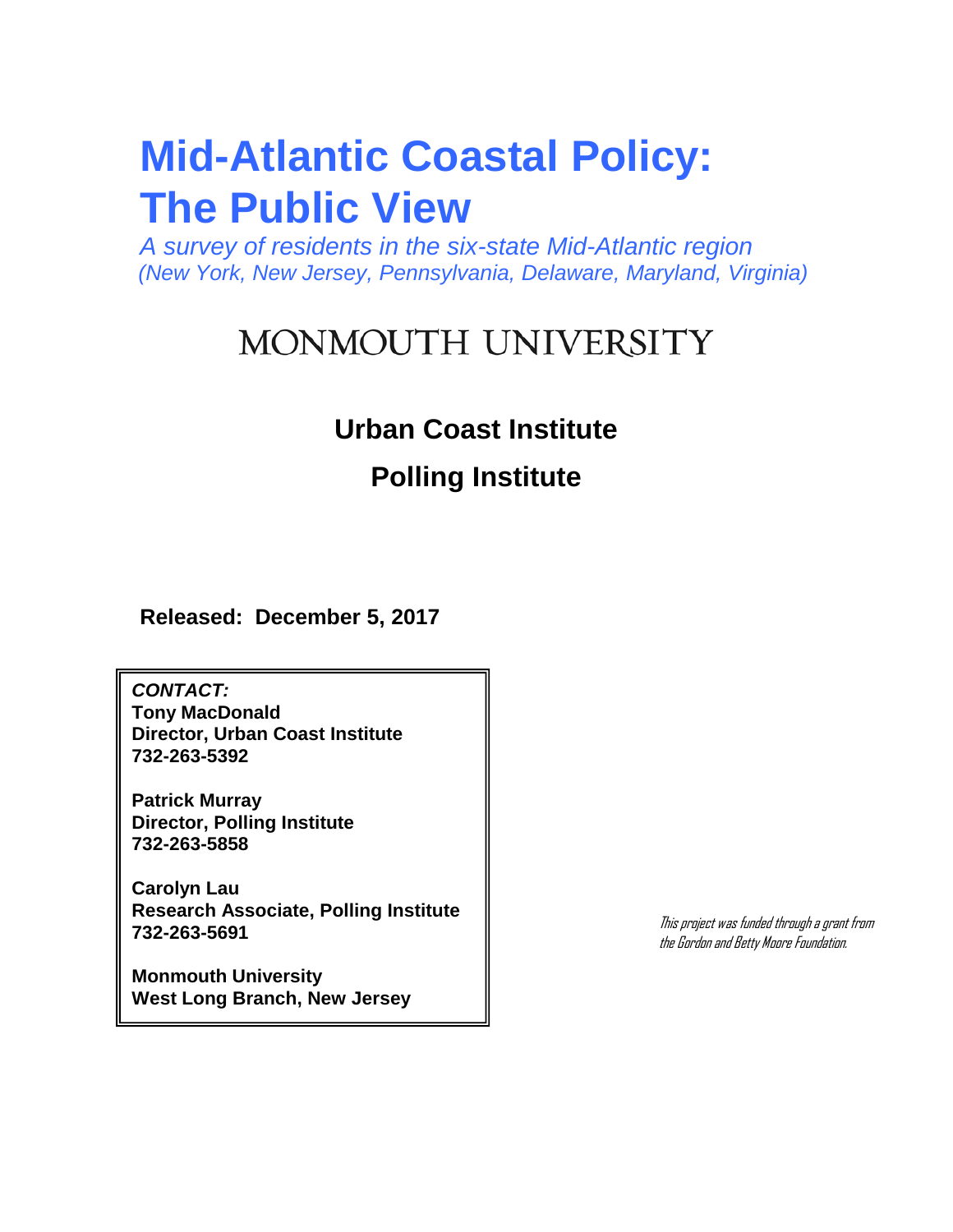*A survey of residents in the six-state Mid-Atlantic region*

#### **SUMMARY**

The Mid-Atlantic Coastal Policy survey was conducted by the Monmouth University Urban Coast Institute (UCI) and Polling Institute (MUPI) to better understand public opinion of coastal issues in general as well as elements of the recently adopted Mid-Atlantic Ocean Action Plan among residents who live in the six-state Mid-Atlantic region – New York, New Jersey, Pennsylvania, Delaware, Maryland, and Virginia. The survey covers the relative priority of coastal and ocean environment concerns across the Mid-Atlantic region; assessments of state and federal government performance on protecting the coast and ocean; opinions on different ocean monitoring and coastal energy resource policies and restrictions; and evaluations of the threat of climate change. The survey was made possible through the generous support of a grant from the Gordon and Betty Moore Foundation.

The Mid-Atlantic Coastal Policy survey was conducted by telephone using a random probability sample in each of the region's six states from August 3 to 16, 2017. The final sample included 1,512 adult residents and has a statistical margin of error of  $\pm 2.5$  percentage points. The margin of error for results in each of the individual states is  $\pm 6.2$  percentage points.

### **– Importance of the Ocean Environment –**

A majority of Mid-Atlantic residents say the condition of the ocean and beaches is important to their states' economies. They also feel that protecting the coastal and ocean environment should be a high priority for their states.

- *More that 8-in-10 Mid-Atlantic residents say the condition of the ocean and beaches is very (47%) or somewhat (36%) important to the economies of their states.*
- *A majority (58%) of Mid-Atlantic residents say protecting the coastal and ocean environment should be a high priority for their states. Residents of Delaware (68%), Maryland (65%), and New Jersey (64%) are most likely to rate this as a high priority while residents of Virginia (53%) and Pennsylvania (50%) are least likely. New Yorkers (60%) fall in the middle.*
- *Protecting the coastal and ocean environment competes with other policy priorities in these states. More residents place a high priority on improving the local economy and creating jobs (76%) and improving public education (75%). Lowering taxes (58%) comes in at the same high priority level as protecting the coast. Fewer residents feel that controlling growth and development should be a high priority (43%).*
- *Most Mid-Atlantic residents recognize that what happens on the coast of one state has an impact on the coasts of the other states in the region, including 52% who say this has a great deal of impact and 31% who say it has some impact.*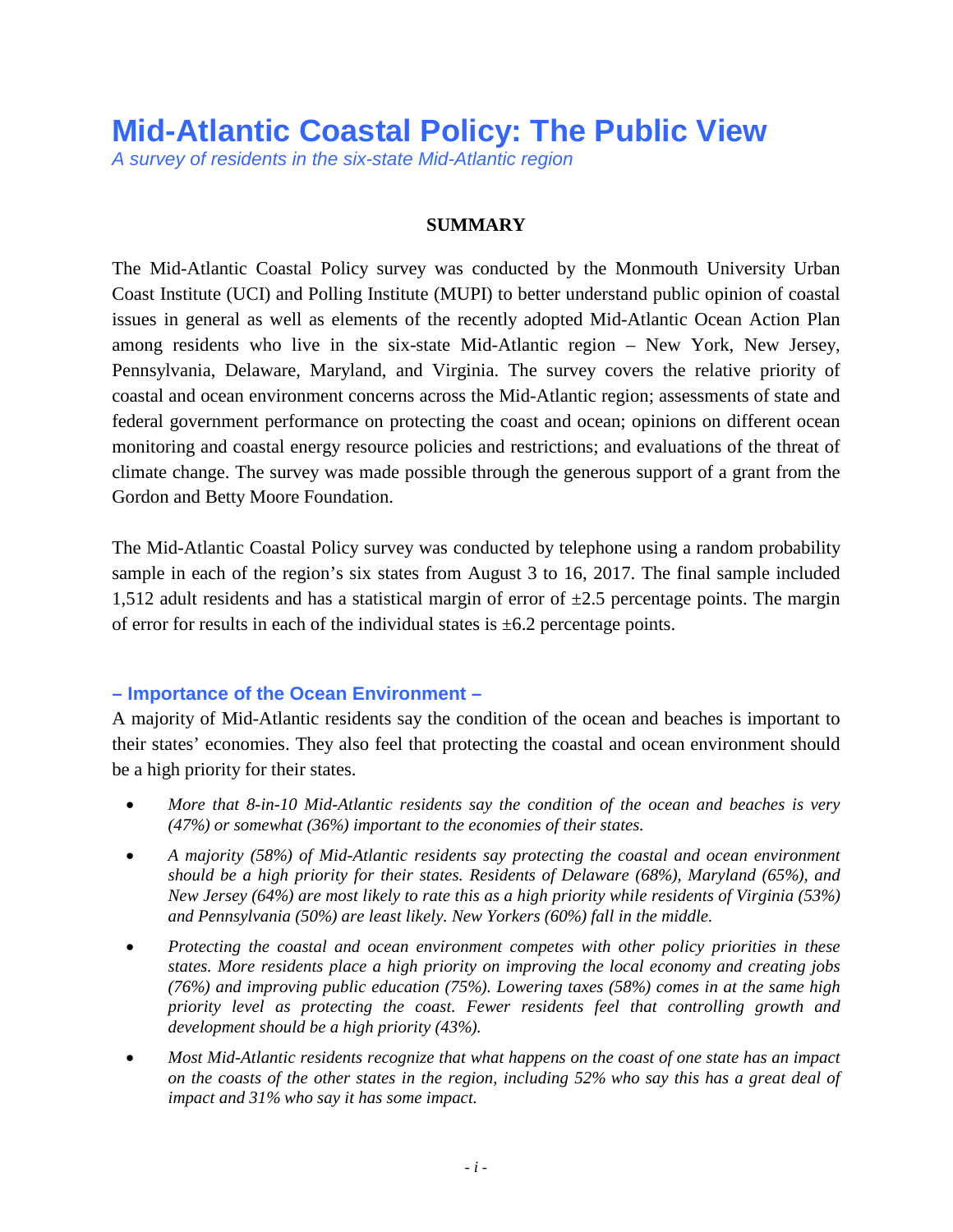• *Six-in-ten Mid-Atlantic residents report visiting the beach or ocean along their region's coast at least once in the past year.*

# **– Protecting the Mid-Atlantic Coast –**

Mid-Atlantic residents tend to give the government poor marks on its handling of coastal issues. They are more confident in their state governments' ability to deal with coastal management issues than they are in the federal government.

- *Nearly half (45%) of residents in the six-state region say efforts to protect coastal waters and beaches along the Mid-Atlantic coast are too little. Four-in-ten (39%) say efforts are about right and only 4% say efforts are too much.*
- *Only one-third (32%) of Mid-Atlantic residents say the government is doing an excellent or good job protecting coastal wetlands and wildlife habitats. About one-quarter (27%) say the government is doing an excellent or good job managing fish and other marine life and a similar number (26%) say the government is doing an excellent or good job collecting data that tracks the health of the ocean's ecosystem. One-fifth (22%) say the government is doing an excellent or good job managing growth and development in coastal communities.*
- *Just over half of Mid-Atlantic residents have either a great deal (11%) or some confidence (40%) in their state governments' ability to deal with coastal management issues over the next few years, but a significant minority have just a little (27%) or no confidence (17%). Residents of Delaware (68%) are the most likely to be at least somewhat confident in their state government on this issue, followed by residents of Maryland (64%), Virginians (59%), New Yorkers (52%), New Jerseyans (49%), and Pennsylvanians (39%).*
- *Just over 1-in-3 Mid-Atlantic residents say they have either a great deal (11%) or some (24%) confidence in how the federal government will handle coastal management issues over the next few years, while 6-in-10 have just a little confidence (24%) or none at all (37%).*

### **– Monitoring the Oceans –**

Residents of the six Mid-Atlantic states say it is important for the government to track the health of the oceans. They oppose reducing federal funding for these efforts and would support their states stepping in to take over this responsibility if federal funding is cut.

- *Nearly all Mid-Atlantic residents say it is either very (61%) or somewhat (29%) important for the government to collect information and maintain databases that track the health of the oceans.*
- *A majority of Mid-Atlantic residents (54%) oppose a reduction in federal funding to monitor water quality and pollution along the region's coast, while 37% support such a reduction.*
- *If federal funding is cut, a clear majority of Mid-Atlantic residents (60%) would support their states taking over ocean health monitoring responsibilities even if it means their states' taxpayers will have to foot the bill. Three-in-ten residents (30%) would oppose shifting the cost to state taxpayers.*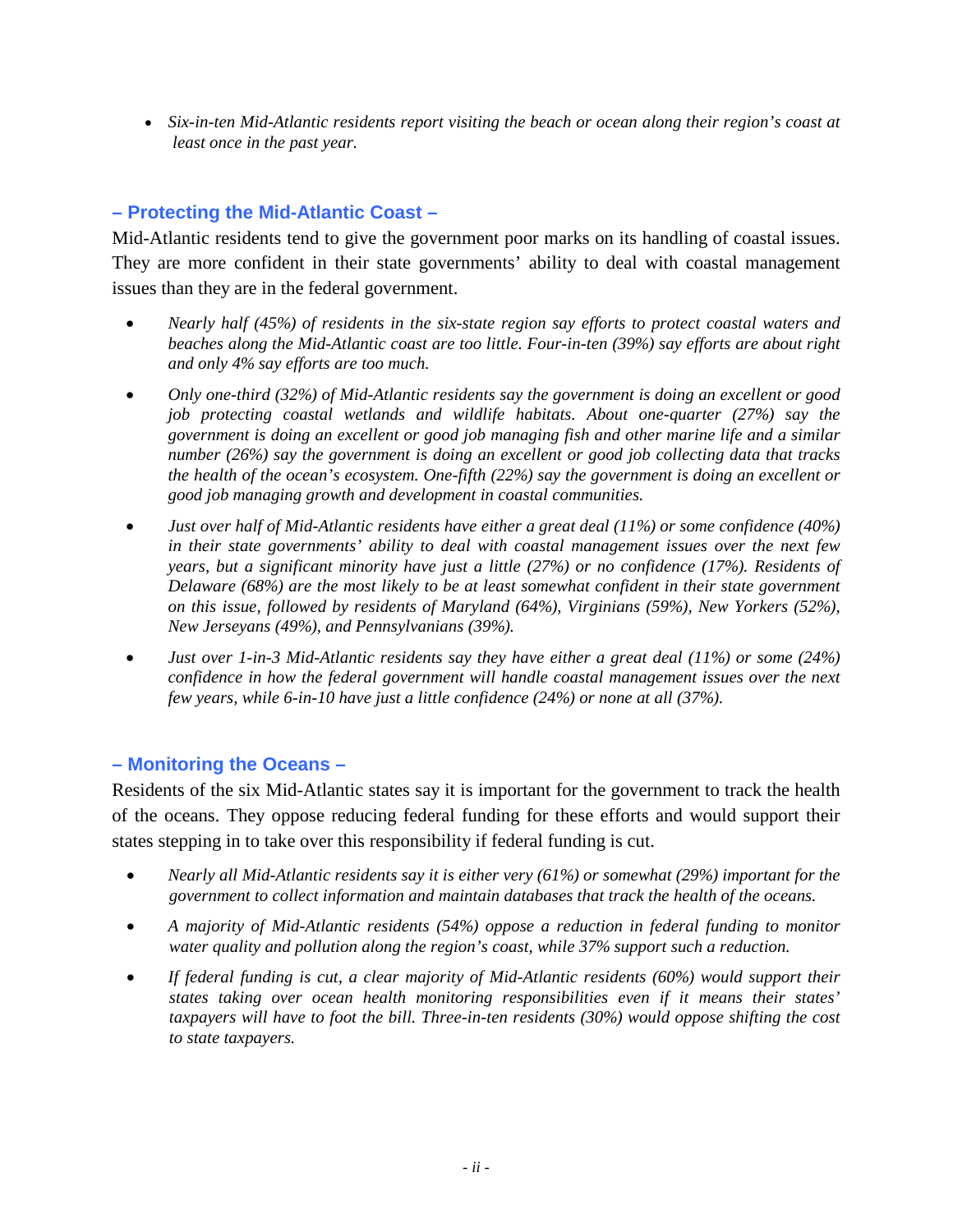### **– Ocean Resource Policies –**

Mid-Atlantic residents support maintaining restrictions on oil and gas drilling in the Atlantic Ocean but most have a favorable view of placing electricity-generating windmills off the coast.

- *Six-in-ten Mid-Atlantic residents support designating certain areas of the ocean for special protection from fishing (60%) and a nearly identical number supports designating areas to restrict oil and gas drilling (62%).*
- *Just 26% support oil and gas drilling off the Atlantic coast, while 40% oppose it and 34% express no opinion. A majority of Mid-Atlantic residents (54%) say it would be a bad idea for the federal government to loosen recent restrictions on new drilling in parts of the Atlantic Ocean. Just 20% say it is a good idea, while 27% express no opinion.*
- *Nearly 6-in-10 Mid-Atlantic residents (58%) support placing electricity-generating windmills off the Atlantic coast, 10% say they oppose it, and 32% express no opinion.*

# **– Climate Change –**

The vast majority of Mid-Atlantic residents believe that climate change is occurring. They agree that both the federal and state governments should be doing more to deal with the impact of sea level rise.

- *Three-quarters (76%) of Mid-Atlantic residents believe the world's climate is undergoing change.*
- *A majority of Mid-Atlantic residents (55%) believe that predictions about sea level rise in the next 25 years causing greater risk to coastal areas are generally accurate. Another 19% believe these reports actually underestimate the risks, and one-fifth of residents (21%) say the threats are exaggerated.*
- *Nearly 6-in-10 Mid-Atlantic residents (59%) believe the federal government should be doing more to deal with the impact of sea level rise, another 3-in-10 (29%) say the federal government should do about the same as it is doing now, and just 7% say the government should do less.*
- *Half of Mid-Atlantic residents (51%) believe their states should do more to deal with sea level rise, 36% say they should do about the same as they are now, and 7% say they should do less.*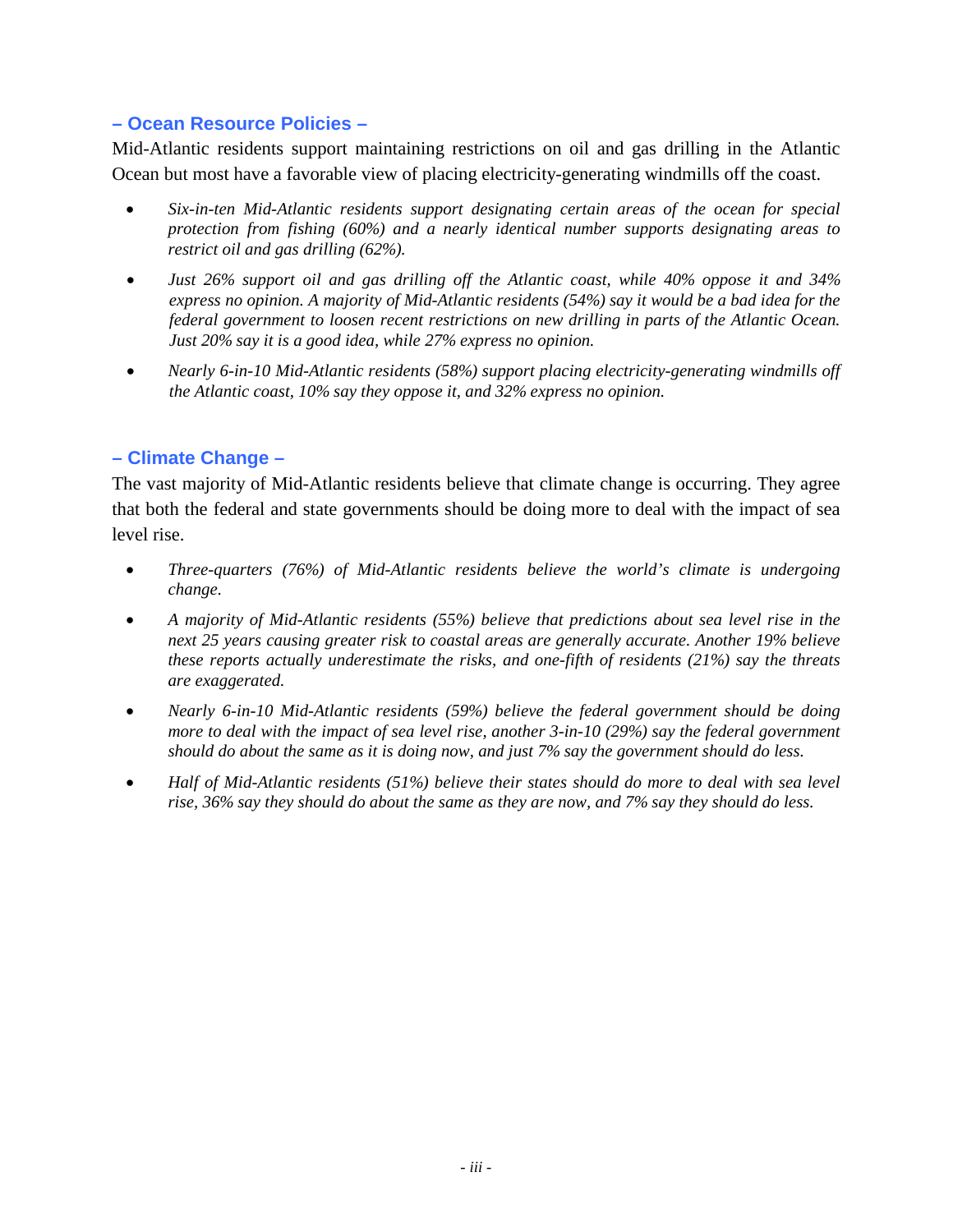*A survey of residents in the six-state Mid-Atlantic region*

# **TABLE OF CONTENTS**

|      | <b>PAGE</b>        |
|------|--------------------|
| I.   |                    |
| П.   |                    |
| Ш.   |                    |
| IV.  |                    |
| V.   |                    |
| VI.  |                    |
| VII. |                    |
|      | <b>APPENDICES:</b> |

Survey Methodology Survey Instrument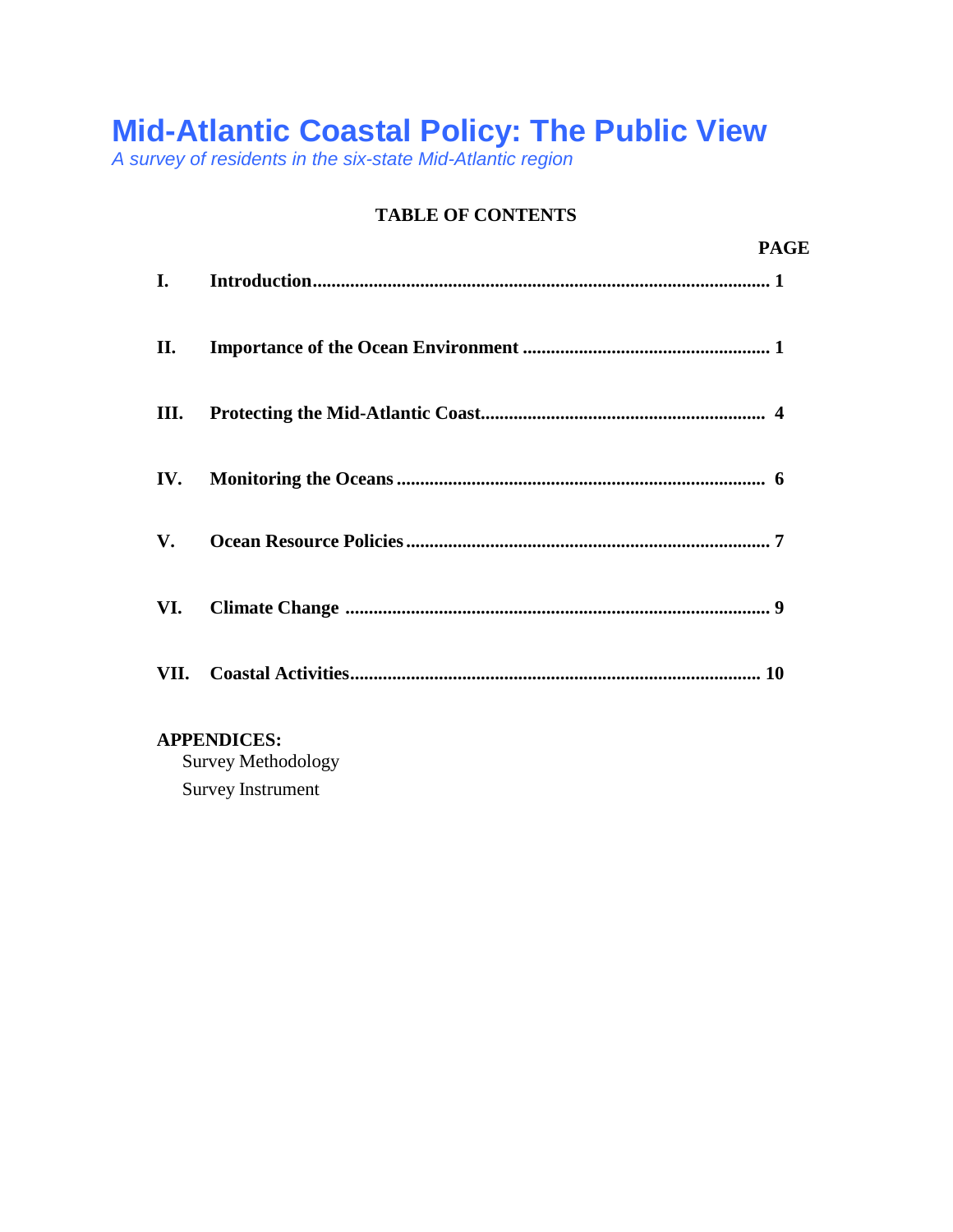*A survey of residents in the six-state Mid-Atlantic region*

# **I. Introduction**

The Mid-Atlantic Coastal Policy survey was conducted by the Monmouth University Urban Coast Institute (UCI) and Polling Institute (MUPI) to better understand public opinion of coastal issues in general as well as elements of the recently adopted Mid-Atlantic Ocean Action Plan among residents who live in the six-state Mid-Atlantic region – New York, New Jersey, Pennsylvania, Delaware, Maryland, and Virginia. This survey, along with a separate survey of residents who live within five miles of the Mid-Atlantic coast and a survey of key regional stakeholders, is part of a larger Urban Coast Institute project to support data sharing and facilitate dialogue about ocean planning in the Mid-Atlantic region.

The Mid-Atlantic Coastal Policy survey was conducted by telephone using a random probability sample in each of the region's six states from August 3 to 16, 2017. The final sample included 1,512 adult residents and has a statistical margin of error of  $\pm 2.5$  percentage points. The margin of error for results in each of the individual states is  $\pm 6.2$  percentage points.

The survey covers the relative priority of coastal and ocean environment concerns across the Mid-Atlantic region; assessments of state and federal government performance on protecting the coast and ocean; opinions on different ocean monitoring and coastal energy resource policies and restrictions; and evaluations of the threat of climate change. Many of these questions were also asked on the coastal residents survey conducted earlier in the year, which allows for a comparison of public opinion on coastal issues between Mid-Atlantic residents within five miles of the coast and those who live further inland.

The survey was made possible through the generous support of a grant from the Gordon and Betty Moore Foundation. The survey was designed and analyzed by the Monmouth University Polling Institute, Patrick Murray, Director, and Carolyn Lau, Research Associate. The overall project effort was directed by Tony MacDonald, Director of the Urban Coast Institute at Monmouth University. This report and the interpretation of the survey findings are the sole responsibility of the Urban Coast Institute and the Polling Institute at Monmouth University.

### **II. Importance of the Ocean Environment**

More than 8-in-10 Mid-Atlantic residents say that the condition of the ocean and beaches is important to the economies of their respective states, including 47% who see this as very important and 36% who see this as somewhat important. Very few say the coastal environment is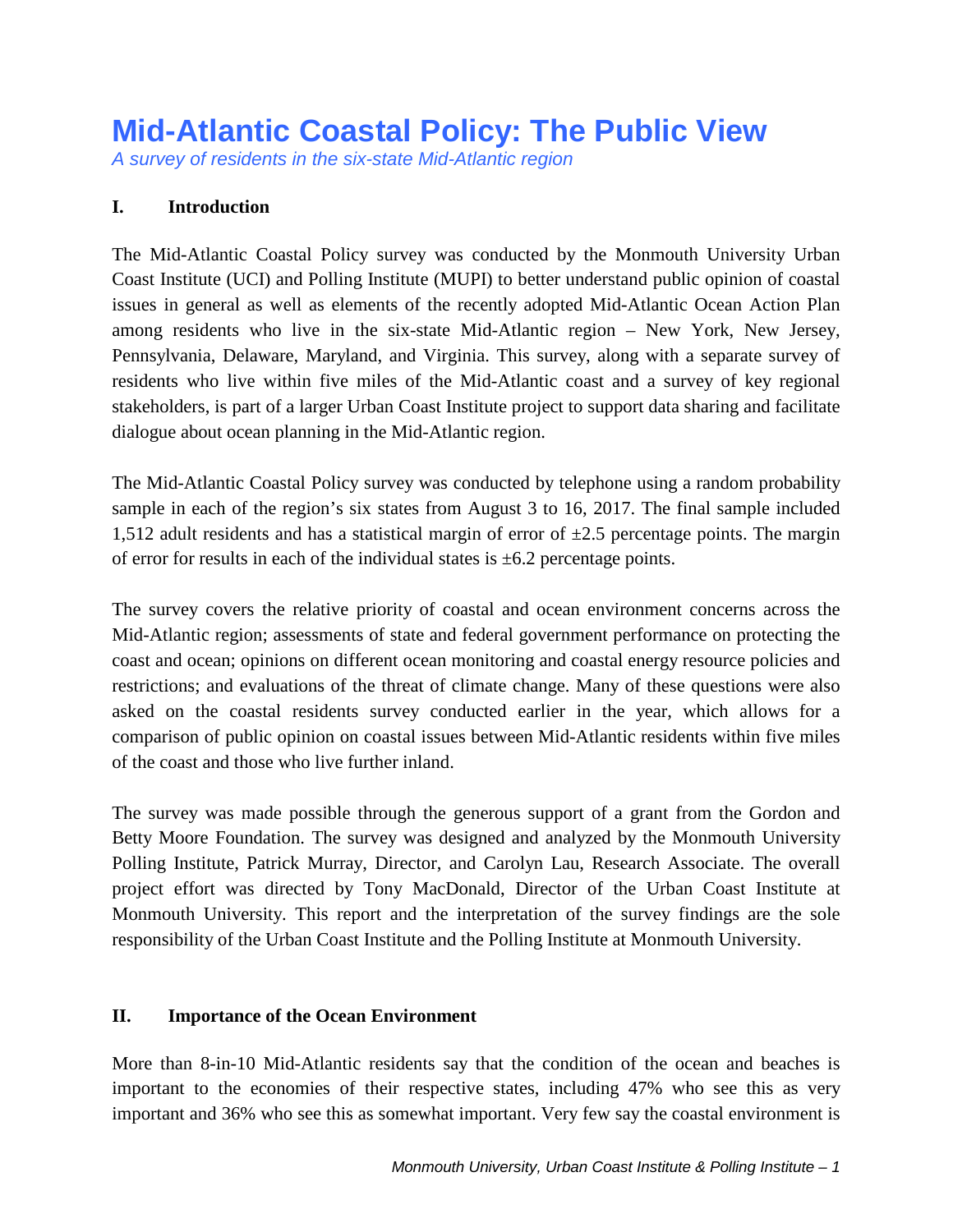not too (9%) or not at all (5%) important to their state economies. Among residents of the six states, Delaware residents are the most likely to see the coast and ocean as *very important* to their economy (72%), followed by residents of New Jersey (63%), Maryland (62%), and Virginia (56%). Just under half of New Yorkers (48%) say the same. Only 1-in-5 Pennsylvanians (23%) – which is the only state in the region without an Atlantic Ocean coastline – feel that the ocean environment is very important to their state economy.



Residents who live in a county along the coast or a bay that feeds into the Atlantic Ocean – representing about 17% of residents in the six-state region – are more likely to say the condition of the ocean and beaches is very important to their states' economies (64%) than are residents of inland counties (44%). A separate survey specifically of Mid-Atlantic residents who live within five miles of the ocean found an even greater number (84%) of the region's coastal population saying the condition of the ocean and beaches is very important to their *local* economies.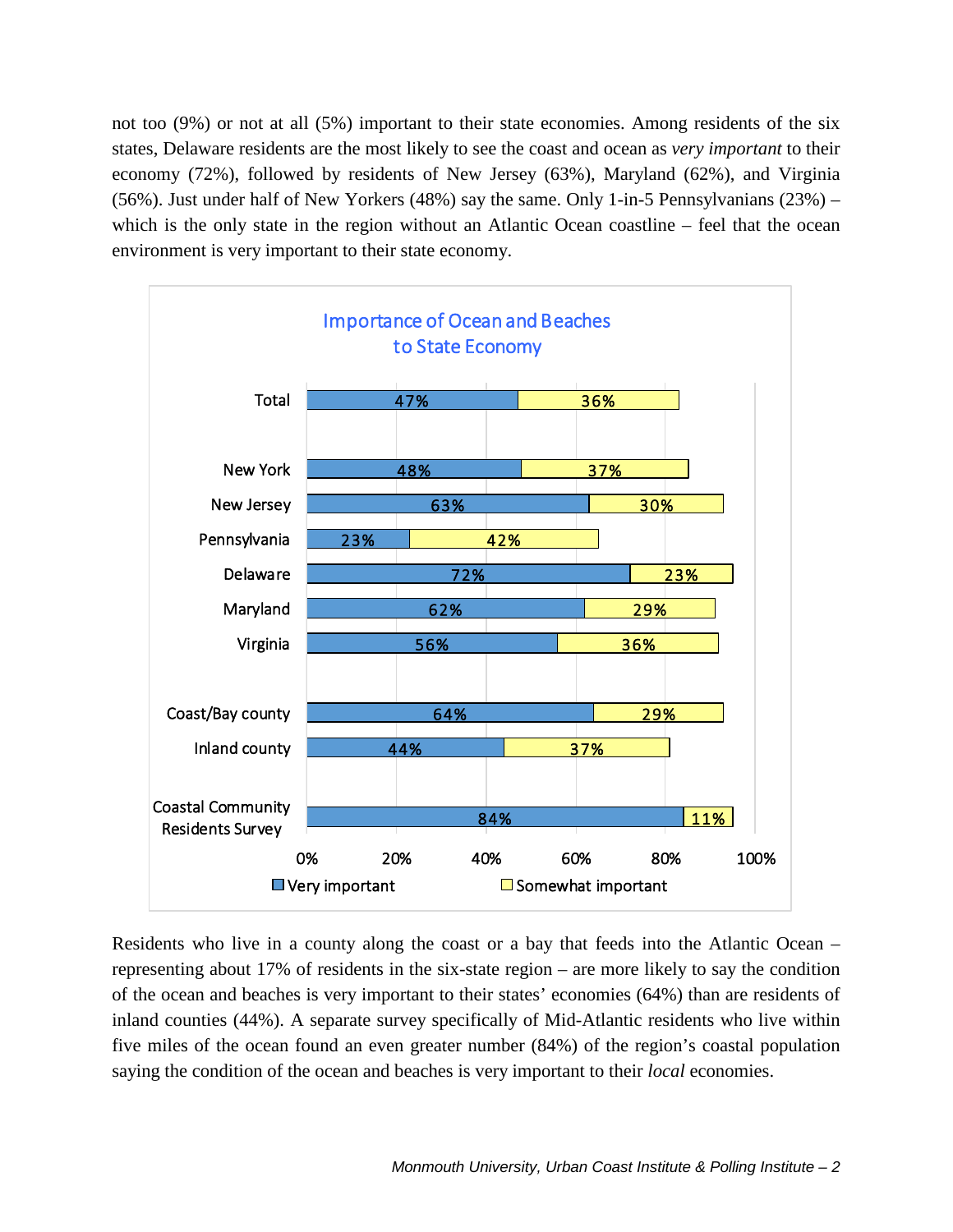Overall, protecting the coastal and ocean environment is deemed a high state-level priority by nearly 6-in-10 Mid-Atlantic residents (58%), but it does have to compete with other important policy concerns. Coastal protection falls in the middle of the pack among five issues asked about in the survey. More residents place a high priority on improving the local economy and creating jobs (76%) and improving public education (75%). Protecting the coast is on par with lowering taxes (58%) as a high priority among residents of these six states, but it is a more widespread concern than controlling growth and development (43%).

Residents of Delaware (68%), Maryland (65%), and New Jersey (64%) are most likely to rate coastal and ocean environment protection as a high priority for their states while residents of Virginia (53%) and Pennsylvania (50%) are least likely. New Yorkers (60%) fall in the middle. Mid-Atlantic residents who live in coastal or bay counties are not much more likely to rate this issue as a high priority (63%) than those who live in inland counties (57%). In a separate survey specifically of residents who live within five miles of the Mid-Atlantic Coast, 81% said protecting the coastal and ocean environment is a high priority for their *local* area, outpacing the importance placed on the other four issues covered in the survey.

#### **High Priority Issues for Your State**

*Here are some issues that your state may have to deal with. After I read each one, please tell me whether it should be a high, medium, or low priority.*

| Percentage<br>saying<br>"high priority":            | <b>Improving the</b><br>economy and<br>creating jobs | <b>Improving</b><br>public<br>education | <b>Protecting the</b><br>coastal and<br>ocean<br>environment | <b>Lowering</b><br>taxes | <b>Controlling</b><br>growth and<br>development |
|-----------------------------------------------------|------------------------------------------------------|-----------------------------------------|--------------------------------------------------------------|--------------------------|-------------------------------------------------|
| Total                                               | 76%                                                  | 75%                                     | 58%                                                          | 58%                      | 43%                                             |
| <b>State</b>                                        |                                                      |                                         |                                                              |                          |                                                 |
| New York                                            | 73                                                   | 72                                      | 60                                                           | 61                       | 39                                              |
| New Jersey                                          | 79                                                   | 79                                      | 64                                                           | 69                       | 50                                              |
| Pennsylvania                                        | 80                                                   | 76                                      | 50                                                           | 55                       | 44                                              |
| Delaware                                            | 76                                                   | 84                                      | 68                                                           | 41                       | 52                                              |
| Maryland                                            | 75                                                   | 77                                      | 65                                                           | 52                       | 47                                              |
| Virginia                                            | 74                                                   | 78                                      | 53                                                           | 48                       | 43                                              |
| <b>Coastal/Bay County</b>                           |                                                      |                                         |                                                              |                          |                                                 |
| Yes                                                 | 67                                                   | 66                                      | 63                                                           | 61                       | 41                                              |
| No.                                                 | 78                                                   | 77                                      | 57                                                           | 57                       | 44                                              |
| <b>Coastal Community</b><br><b>Residents Survey</b> | 65%                                                  | 71%                                     | 81%                                                          | 60%                      | 50%                                             |

The vast majority of Mid-Atlantic residents recognize that what happens on the coast of one state has an impact on the coasts of the other states in the region, including 52% who say this has a great deal of impact and 31% who say it has some impact. These results are fairly consistent across the six states surveyed.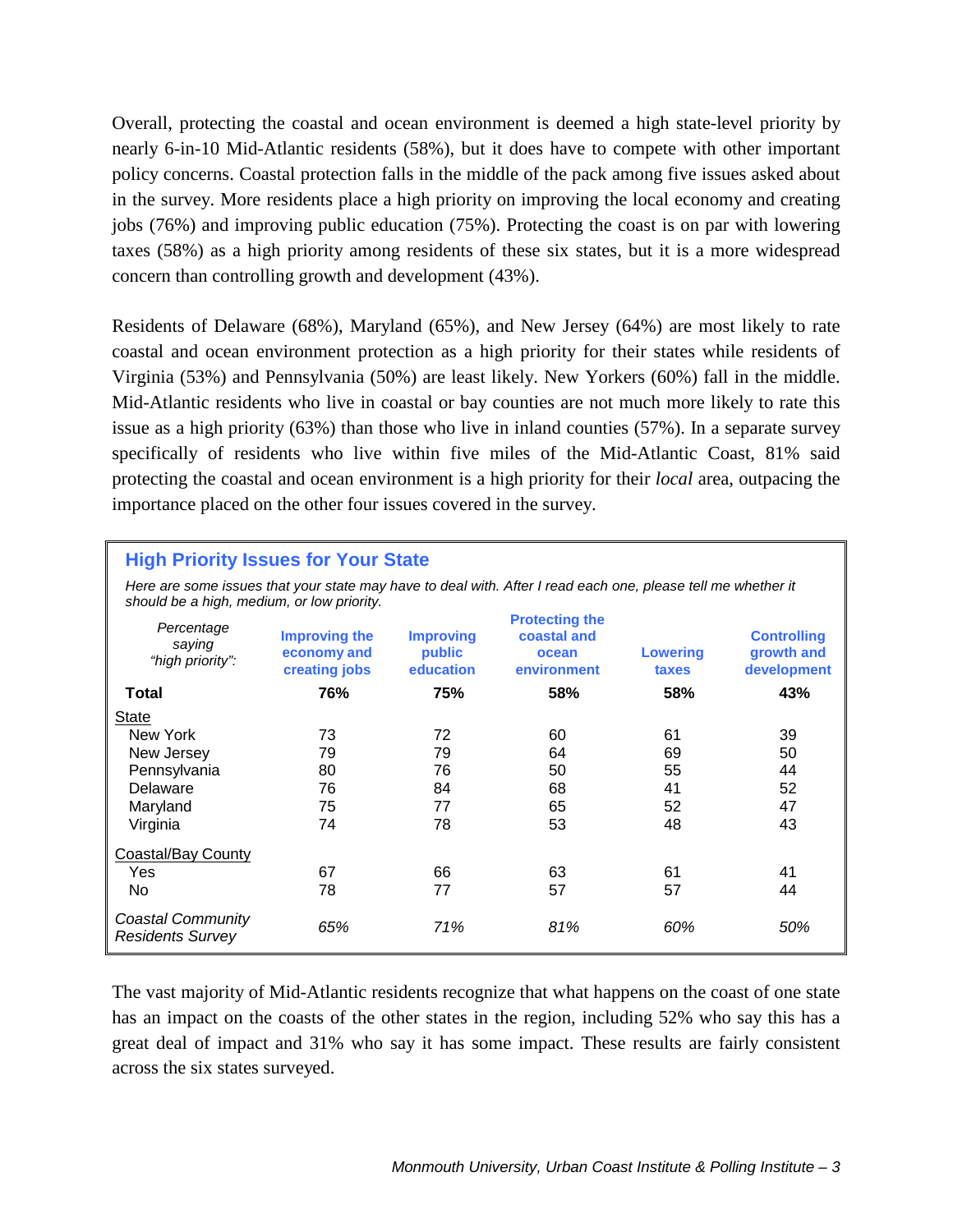#### **III. Protecting the Mid-Atlantic Coast**

Nearly half (45%) of residents in the six-state region say efforts to protect coastal waters and beaches along the Mid-Atlantic coast are too little. Four-in-ten (39%) say efforts are about right and only 4% say efforts are too much. Those saying these protection efforts are too little range from 39% of Pennsylvanians to 52% of Delaware residents.

Mid-Atlantic residents give the government lackluster marks on its handling of four coastal issues. One-third (32%) say the government is doing an excellent or good job protecting coastal wetlands and wildlife habitats, compared to 53% who say it is doing only a fair or poor job. About one-quarter (27%) say the government is doing an excellent or good job managing fish and other marine life, while half (51%) say the government's performance is only fair or poor in this area. A similar number (26%) say the government is doing an excellent or good job collecting data that tracks the health of the ocean's ecosystem, but 44% say it is doing only a fair or poor job. Just over one-fifth (22%) of Mid-Atlantic residents say the government is doing an excellent or good job managing growth and development in coastal communities, while 54% say it is doing only a fair or poor job.

| <b>Government Performance on Coastal Issues</b>                                                                                                                                                                                                                                                                                                |          |          |          |          |  |  |  |
|------------------------------------------------------------------------------------------------------------------------------------------------------------------------------------------------------------------------------------------------------------------------------------------------------------------------------------------------|----------|----------|----------|----------|--|--|--|
| How good a job is government doing at each of the following? Please respond with excellent, good, only<br>fair, poor, or tell me if you don't have an opinion on this.                                                                                                                                                                         |          |          |          |          |  |  |  |
| <b>Collecting data</b><br><b>Managing</b><br>that tracks the<br>growth and<br><b>Protecting</b><br>Percentage saying<br>development in<br>coastal wetlands<br>health of the<br><b>Managing fish</b><br>"excellent" or "good":<br>and other marine<br>ocean's<br>coastal<br>and<br>wildlife habitats<br><b>life</b><br>communities<br>ecosystem |          |          |          |          |  |  |  |
| Total                                                                                                                                                                                                                                                                                                                                          | 32%      | 27%      | 26%      | 22%      |  |  |  |
| <b>State</b><br>New York                                                                                                                                                                                                                                                                                                                       |          |          |          |          |  |  |  |
| New Jersey                                                                                                                                                                                                                                                                                                                                     | 31<br>31 | 28<br>26 | 27<br>28 | 23<br>22 |  |  |  |
| Pennsylvania                                                                                                                                                                                                                                                                                                                                   | 30       | 27       | 26       | 22       |  |  |  |
| Delaware                                                                                                                                                                                                                                                                                                                                       | 41       | 28       | 31       | 23       |  |  |  |
| Maryland                                                                                                                                                                                                                                                                                                                                       | 33       | 26       | 30       | 20       |  |  |  |
| Virginia                                                                                                                                                                                                                                                                                                                                       | 39       | 27       | 23       | 22       |  |  |  |
| <b>Coastal/Bay County</b>                                                                                                                                                                                                                                                                                                                      |          |          |          |          |  |  |  |
| <b>Yes</b>                                                                                                                                                                                                                                                                                                                                     | 28       | 23       | 29       | 27       |  |  |  |
| No.                                                                                                                                                                                                                                                                                                                                            | 33       | 28       | 27       | 22       |  |  |  |
| Coastal Community<br><b>Residents Survey</b>                                                                                                                                                                                                                                                                                                   | 39%      | 32%      | 31%      | 28%      |  |  |  |

There are very few state level differences on any of these ratings, with the exception of protecting coastal wetlands and wildlife habitats, where residents of Delaware (41%) and Virginia (39%) are somewhat more likely to give the government positive marks when compared with those who live in Maryland (33%), New York (31%), New Jersey (31%), and Pennsylvania (30%). A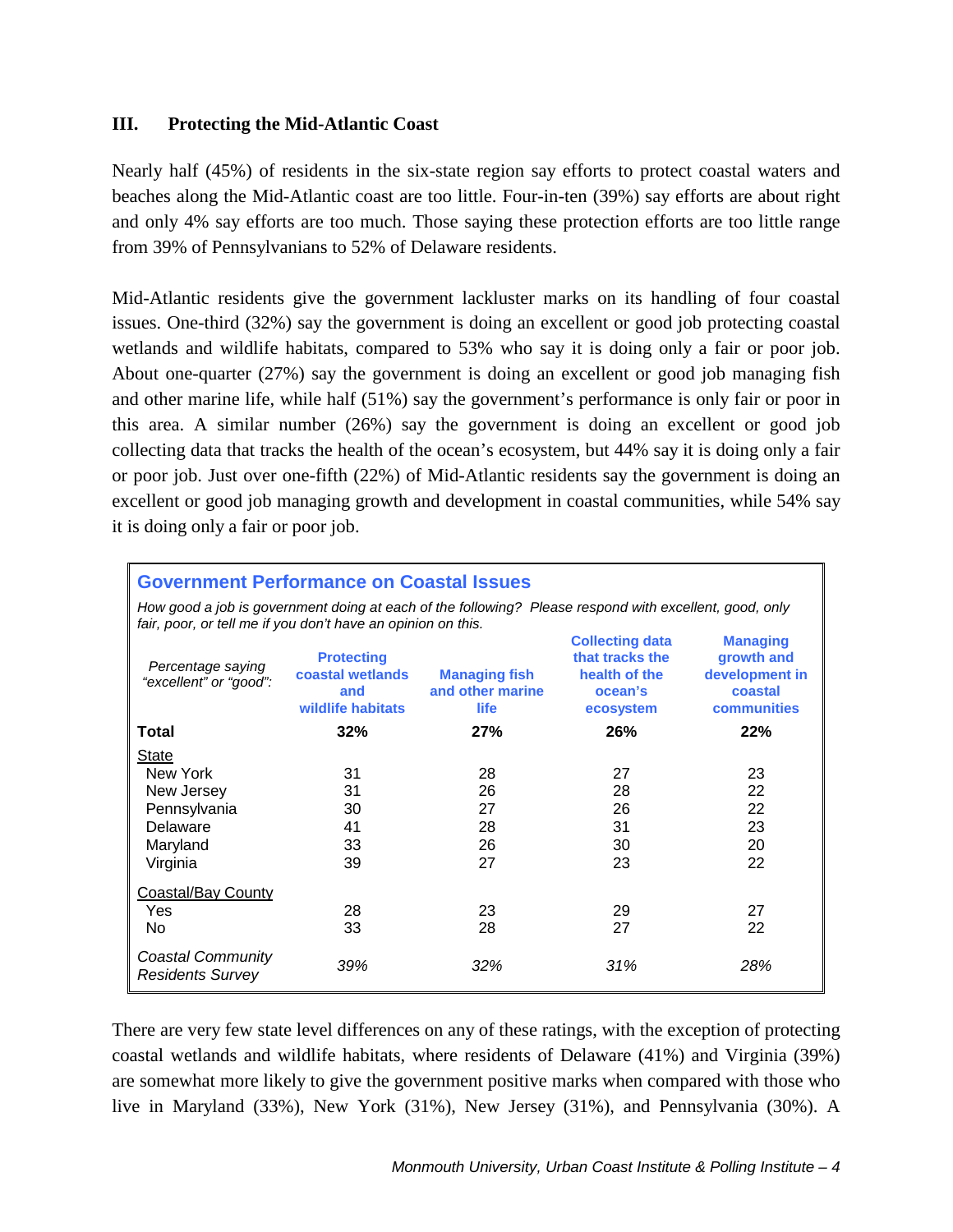separate survey of residents who live within five miles of the Mid-Atlantic coast found only slightly higher levels of satisfaction with government performance in any of these four areas.

When it comes to dealing with coastal management, Mid-Atlantic residents are more likely to have confidence in their state governments than in the federal government. Just over half have either a great deal (11%) or some confidence (40%) in their state governments to deal with coastal management issues over the next few years. On the other hand, a significant minority have just a little (27%) or no confidence (17%) in their state governments' ability to handle these concerns. Residents of Delaware (68%) are the most likely to be at least somewhat confident in their state government on this issue. Confidence is also widespread in Maryland (64%), followed by Virginians at 59%. Around half of New Yorkers (52%) and New Jerseyans (49%) have a great deal or some confidence in their state governments' ability to deal with coastal management issues. Residents of Pennsylvania, which does not border the Atlantic Ocean, are the least confident in their state government's ability to deal with coastal management issues (39%).

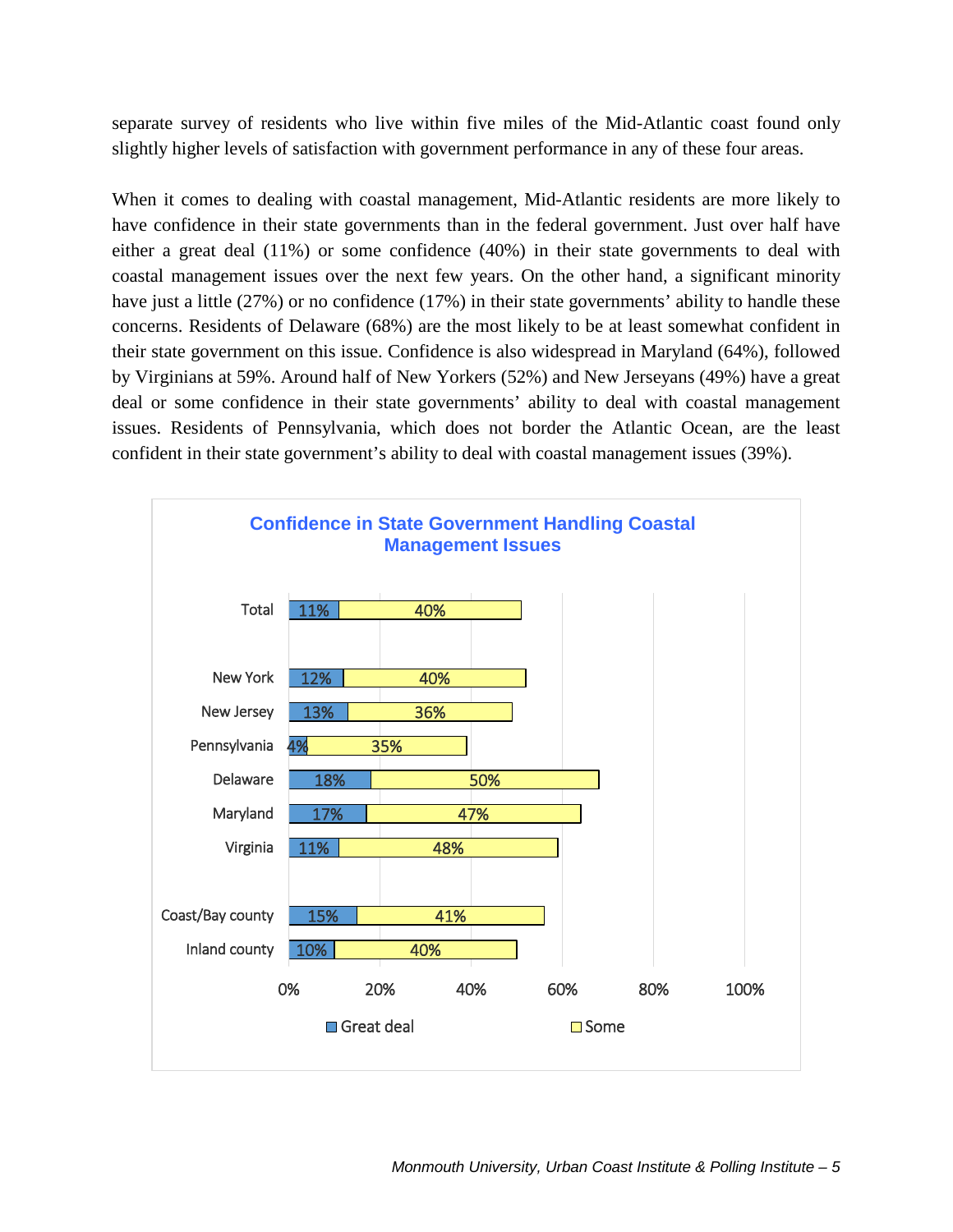Just over 1-in-3 Mid-Atlantic residents say they have either a great deal (11%) or some (24%) confidence in how the federal government will handle coastal management issues over the next few years, while 6-in-10 have just a little confidence (24%) or none at all (37%). Residents having at least some confidence in how Washington will handle coastal management concerns ranges from 28% in Maryland to 38% in New York.



### **Confidence in Handling Coastal Management Issues**

#### **IV. Monitoring the Oceans**

Nearly all Mid-Atlantic residents say it is either very (61%) or somewhat (29%) important for the government to collect information and maintain databases that track the health of the oceans.

Very few say it is not too (4%) or not at all important (3%). Delaware (70%) and Maryland (67%) residents are most likely to say it is *very important* for government policymakers to collect and store this information. About 6-in-10 residents of Virginia (62%), New Jersey (62%) and New York (61%) say the same, with Pennsylvanians (56%) being just somewhat less likely to say it is very important for the government to track ocean health. A survey of Mid-Atlantic coastal residents found that a similar 67% believe collecting this information in a database is very important.



A majority of Mid-Atlantic residents (54%) oppose a reduction in federal funding to monitor water quality and pollution along the region's coast, while 37% support such a reduction. Opposition to a cut in federal support for water quality monitoring includes 63% in Delaware and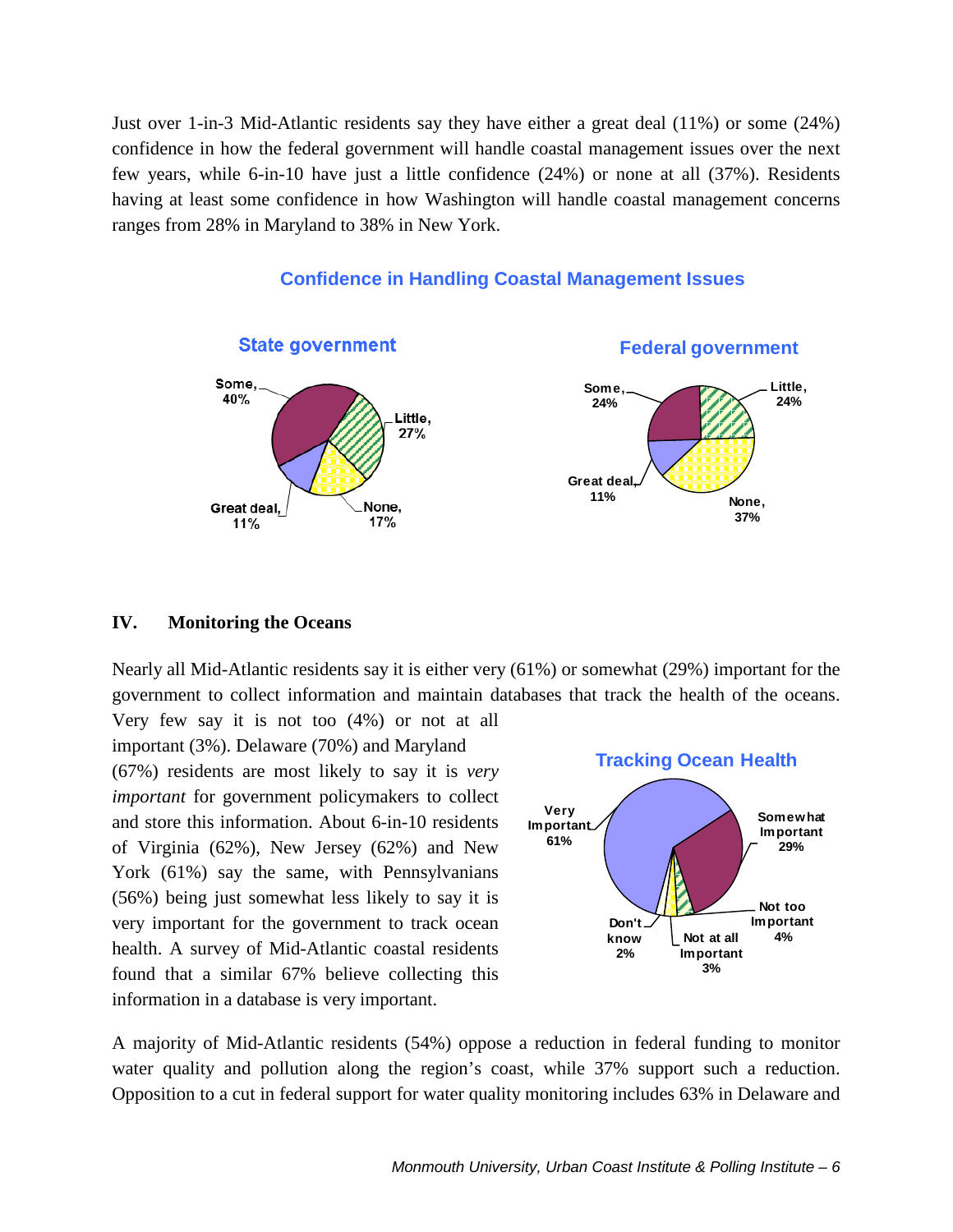61% in Maryland who are opposed as well as half or more in New York (54%), Pennsylvania (53%), Virginia (53%), and New Jersey (50%).

| <b>Government Funding of Mid-Atlantic Ocean Tracking</b> |                                                                                  |               |                                                                                         |               |  |
|----------------------------------------------------------|----------------------------------------------------------------------------------|---------------|-----------------------------------------------------------------------------------------|---------------|--|
|                                                          | Reduce federal funding to<br>monitor Mid-Atlantic water<br>quality and pollution |               | <b>State taxpayers continue to</b><br>monitor ocean health if federal<br>funding is cut |               |  |
|                                                          | <b>Support</b>                                                                   | <b>Oppose</b> | <b>Support</b>                                                                          | <b>Oppose</b> |  |
| Total                                                    | 37%                                                                              | <b>54%</b>    | 60%                                                                                     | 30%           |  |
| <b>State</b>                                             |                                                                                  |               |                                                                                         |               |  |
| New York                                                 | 37                                                                               | 54            | 62                                                                                      | 26            |  |
| New Jersey                                               | 41                                                                               | 50            | 61                                                                                      | 30            |  |
| Pennsylvania                                             | 38                                                                               | 53            | 55                                                                                      | 34            |  |
| Delaware                                                 | 31                                                                               | 63            | 75                                                                                      | 20            |  |
| Maryland                                                 | 29                                                                               | 61            | 62                                                                                      | 29            |  |
| Virginia                                                 | 39                                                                               | 53            | 62                                                                                      | 34            |  |
| Coastal/Bay County                                       |                                                                                  |               |                                                                                         |               |  |
| Yes                                                      | 38                                                                               | 56            | 71                                                                                      | 25            |  |
| No                                                       | 37                                                                               | 53            | 58                                                                                      | 31            |  |

If federal funding is cut, a clear majority of Mid-Atlantic residents (60%) would support their states taking over ocean health monitoring responsibilities even if it means their states' taxpayers will have to foot the bill. Three-in-ten residents (30%) would oppose shifting the cost to state taxpayers. Residents of Delaware are by far the most supportive (75%). About 6-in-10 residents of New York (62%), Maryland (62%), Virginia (62%), and New Jersey (61%) also support having their state pick up the cost of ocean water quality monitoring if federal funding is cut. Even a majority in Pennsylvania (55%) – which does not directly have a Mid-Atlantic coastline – would be supportive. Regional residents who live in a coastal county are much more likely to support having their state take on this role if federal funding is reduced (71%) compared to residents who live in inland counties (58%).

#### **V. Ocean Resource Policies**

Six-in-ten Mid-Atlantic residents support designating certain areas of the ocean for special protection from fishing (60%) and a nearly identical number supports designating areas to restrict oil and gas drilling (62%). Just 10% oppose restrictions on fishing and 12% oppose restrictions on drilling, with slightly over one-quarter having no opinion on these two policies. About 7-in-10 Delaware residents support designating certain areas of the ocean for special protection from fishing and drilling, with about 2-in-3 Maryland and Pennsylvania residents feeling the same. They are joined by approximately 6-in-10 New Yorkers, and majorities in New Jersey and Virginia.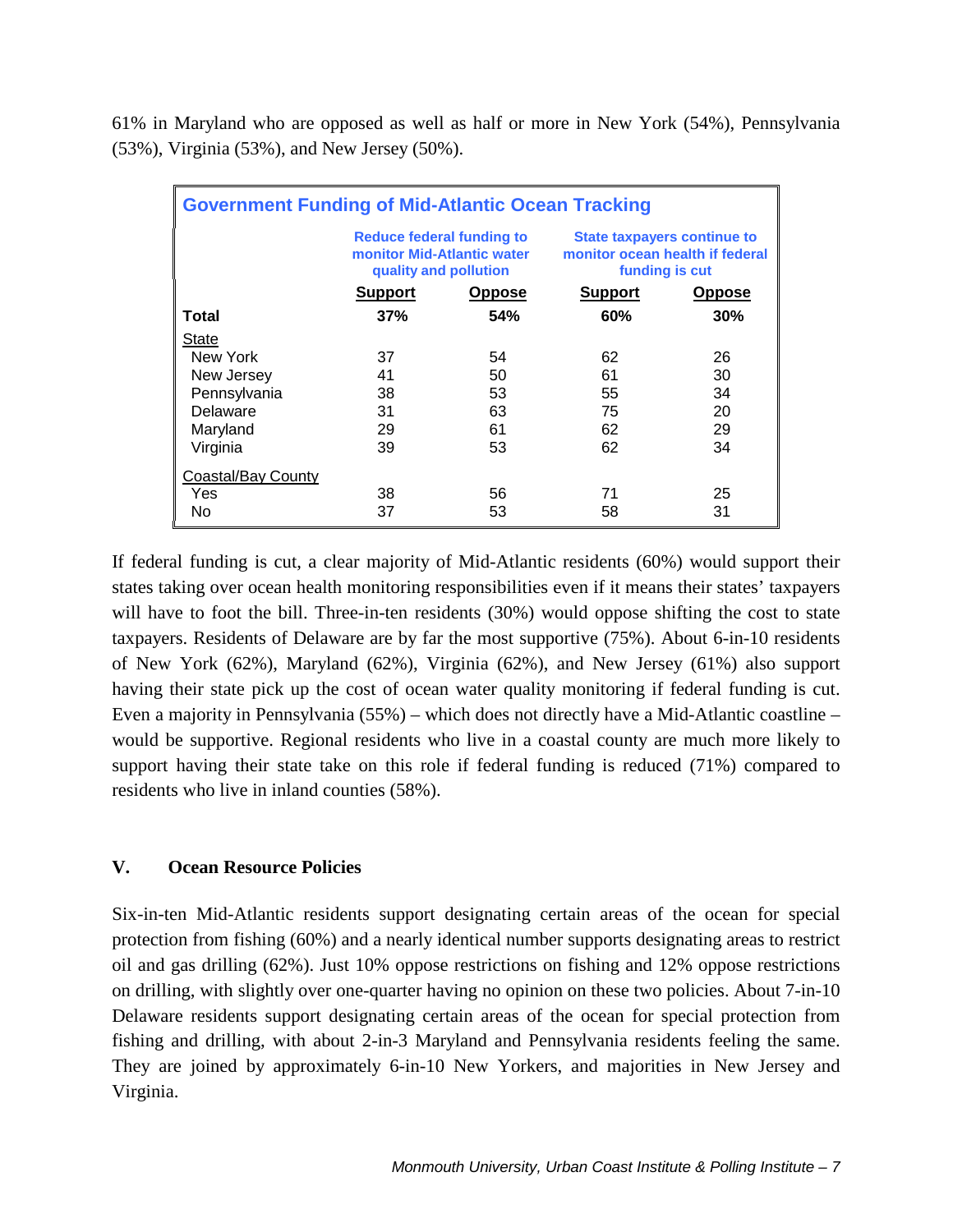A separate survey of Mid-Atlantic coastal residents living within five miles of the beach found that a similar proportion (63%) supports designating certain areas of the ocean for special protection from fishing. Another 29% oppose such restrictions, which is somewhat higher than the 1-in-10 residents throughout the six-state region who are opposed. Coastal residents are even more likely to support designating certain areas of the ocean for protection from oil and gas drilling (78%) than are their neighbors throughout the rest of the Mid-Atlantic region.

| <b>Coastal Protection Policies Support</b>   |                                                  |                                                   |                                        |                                      |  |  |
|----------------------------------------------|--------------------------------------------------|---------------------------------------------------|----------------------------------------|--------------------------------------|--|--|
| Residents' support for each policy           |                                                  |                                                   |                                        |                                      |  |  |
|                                              | <b>Designate areas</b><br>to restrict<br>fishing | <b>Designate areas</b><br>to restrict<br>drilling | <b>Support coastal</b><br>oil drilling | <b>Support coastal</b><br>wind farms |  |  |
| Total                                        | 60%                                              | 62%                                               | 26%                                    | 58%                                  |  |  |
| <b>State</b>                                 |                                                  |                                                   |                                        |                                      |  |  |
| New York                                     | 60                                               | 63                                                | 22                                     | 58                                   |  |  |
| New Jersey                                   | 56                                               | 59                                                | 25                                     | 57                                   |  |  |
| Pennsylvania                                 | 64                                               | 68                                                | 33                                     | 62                                   |  |  |
| Delaware                                     | 70                                               | 71                                                | 22                                     | 67                                   |  |  |
| Maryland                                     | 67                                               | 63                                                | 22                                     | 52                                   |  |  |
| Virginia                                     | 56                                               | 55                                                | 30                                     | 54                                   |  |  |
| <b>Coastal/Bay County</b>                    |                                                  |                                                   |                                        |                                      |  |  |
| Yes                                          | 60                                               | 62                                                | 23                                     | 56                                   |  |  |
| No                                           | 60                                               | 62                                                | 27                                     | 58                                   |  |  |
| Coastal Community<br><b>Residents Survey</b> | 63%                                              | 78%                                               | 22%                                    |                                      |  |  |

Support for oil and gas drilling off the Atlantic coast is weak among Mid-Atlantic residents. Just 26% support off-shore oil and gas drilling compared to 40% who oppose it. A sizeable proportion (34%), though, have no opinion on the issue. Support is highest in Pennsylvania, but it still only reaches 33% in that state. New York, Delaware, and Maryland are least supportive, with only 22% in favor of off-shore drilling. Virginia (30%) and New Jersey (25%) fall in between.

Mid-Atlantic residents also express concern about the federal government initiating a review on whether to loosen recent restrictions on new drilling in parts of the Atlantic Ocean. Most (54%) say that relaxing these rules would be a bad idea and just 20% say it is a good idea, while 27% express no opinion. Residents of Delaware are most likely to say this is a bad idea (64%), followed by residents of New York (58%), Maryland (55%), New Jersey (51%), Pennsylvania (51%), and Virginia (48%).

# **Loosen government restrictions on Atlantic Ocean drilling**

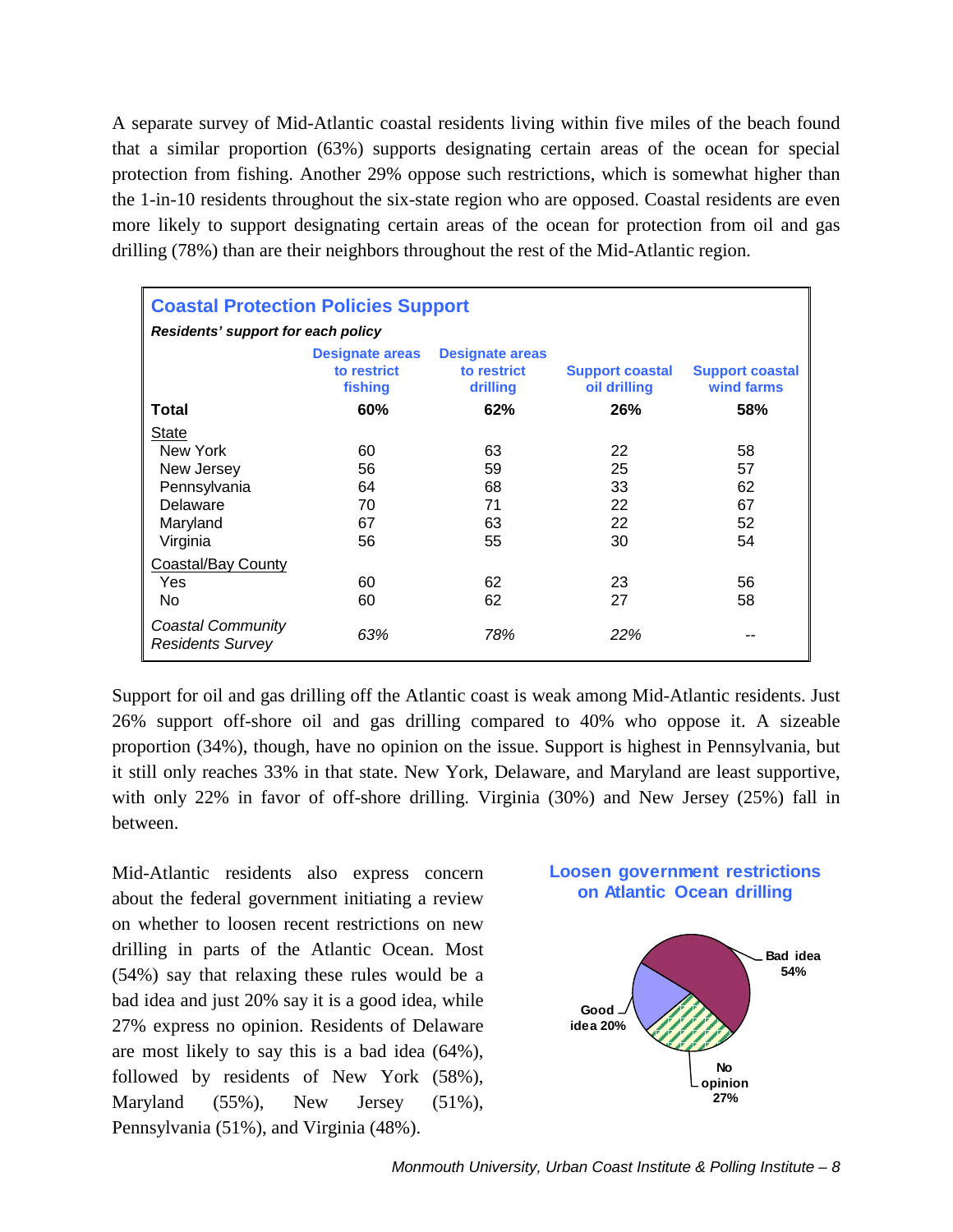Mid-Atlantic residents are generally supportive of placing electricity-generating windmills off the Atlantic coast, though, with 58% saying they support this proposal and just 10% saying they oppose it. The remaining 32% express no opinion. Support ranges from 52% in Maryland and 54% in Virginia to 62% in Pennsylvania and 67% in Delaware, with New Jersey (57%) and New York (58%) falling in the middle. The current survey did not specify whether the windmills would be visible or not from the shore, but a separate survey of Mid-Atlantic coastal residents made this distinction. That survey found that while 72% of coastal residents would support nonvisible windmills, 52% would support windmills that could be seen from the shore.

#### **VI. Climate Change**

Three-quarters (76%) of Mid-Atlantic residents believe that the world's climate is undergoing a change that is causing more extreme weather patterns and the rise of sea levels. Very few (16%) believe climate change is not happening. The percentage of Mid-Atlantic residents who believe in climate change falls in line with the results of a nationwide *Monmouth University Poll* from December 2015 that found 70% of Americans believe climate change is occurring.

Furthermore, a majority of Mid-Atlantic residents (55%) believe that predictions about sea level rise in the next 25 years causing greater risk to coastal areas are generally accurate. Another 19% believe these reports actually underestimate the risks. One-fifth of residents (21%) say the threats are exaggerated. These results are fairly comparable across all six states in the Mid-Atlantic region, with between 52% and 61% saying these forecasts are accurate.



Nearly 6-in-10 Mid-Atlantic residents (59%) believe the federal government should be doing more to deal with the impact of sea level rise. Another 3-in-10 (29%) say the federal government should do about the same as it is doing now and just 7% say the government should do less. Opinion does not vary much by state, ranging from 55% in Pennsylvania and Virginia who say the federal government should be doing more to 63% in Delaware.

In terms of state governments' efforts to deal with the impact of sea level rise, half of Mid-Atlantic residents (51%) believe their states should do more, 36% say they should do about the same as they are now, and 7% say they should do less. Pennsylvanians are significantly less likely to say their state government should do more (40%) when compared with residents of the other five states in the region, although they are more likely to say their state should continue to do about the same as it is now (45%). Among other Mid-Atlantic residents, solid majorities in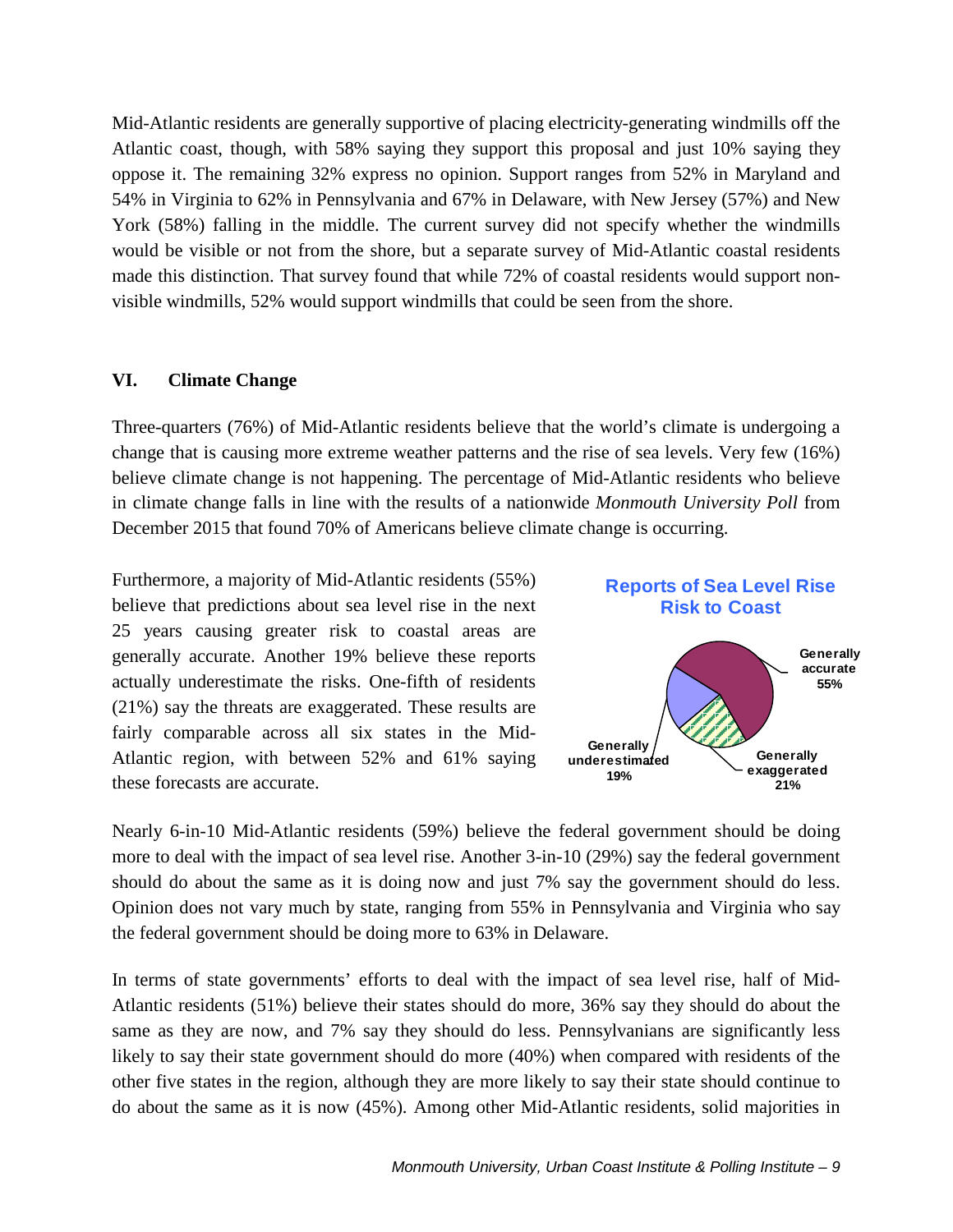New York (58%), Delaware (56%), and New Jersey (55%) say their state should be doing more to deal with the impact of sea level rise. They are joined by about half of those living in Maryland (51%) and Virginia (49%).

| <b>Government Efforts on Sea Level Rise</b>                |     |     |  |  |  |
|------------------------------------------------------------|-----|-----|--|--|--|
| Should be doing more to deal with impact of sea level rise |     |     |  |  |  |
| <b>Federal</b><br><b>State</b><br>government<br>government |     |     |  |  |  |
| Total                                                      | 59% | 51% |  |  |  |
| State                                                      |     |     |  |  |  |
| New York                                                   | 62  | 58  |  |  |  |
| New Jersey                                                 | 57  | 55  |  |  |  |
| Pennsylvania                                               | 55  | 40  |  |  |  |
| Delaware                                                   | 63  | 56  |  |  |  |
| Maryland                                                   | 62  | 51  |  |  |  |
| Virginia                                                   | 55  | 49  |  |  |  |
| Coastal/Bay County                                         |     |     |  |  |  |
| Yes                                                        | 58  | 54  |  |  |  |
| Nο                                                         | 59  | 51  |  |  |  |

### **VII. Coastal Activities**

About 17% of residents in the six-state Mid-Atlantic region live in a county that is adjacent to the Atlantic Ocean or a bay. This includes 41% of Delaware residents due to the small size of the state. Between 1-in-4 and 1-in-6 residents of New York (26% – many of whom live in New York City), Maryland (21%), New Jersey (19%), and Virginia (16%) live in a coastal or bay county. No Pennsylvania residents do. About 1-in-10 Mid-Atlantic residents have a family member who works in a marine-related industry, including 5% who say someone in their household does this.

Six-in-ten Mid-Atlantic residents report visiting the beach or ocean along their region's coast at least once in the past year, including 29% who spent one to five days at the beach, 22% who spent between six and 20 days, and 10% who spent more than 20 days at the beach in the past year. Those who spent at least one day on the Mid-Atlantic coast include 76% of Delaware residents and 72% of New Jerseyans, 66% of Virginians, 63% of Marylanders, and 60% of New Yorkers. Just under half (47%) of Pennsylvanians spent time on the Mid-Atlantic coast in the past year.

Among three sets of activities available along the Mid-Atlantic coast, residents of the six-state region are most likely to swim, sunbathe, or walk along the shore (54%). About one quarter (26%) say they boated, canoed, kayaked, or jet-skied along the Mid-Atlantic coast, and one-fifth (21%) went fishing, crabbing, or clamming. All of these activities become more popular the closer residents live to the beach. Almost three-quarters (73%) of residents who live in coastal or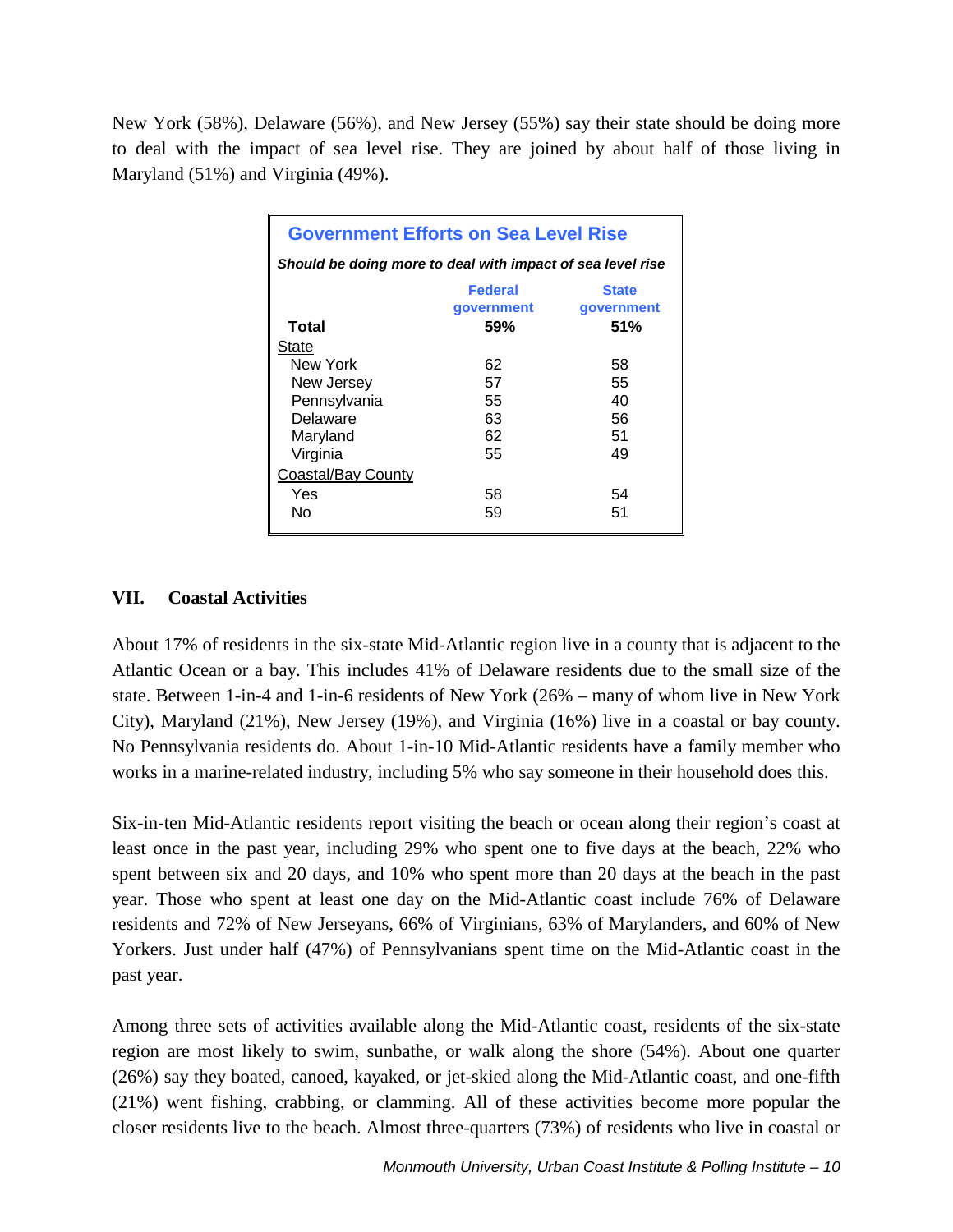bay counties report swimming, sunbathing, or walking along the shore in the past year, which rises to 89% among those who live within five miles of the beach. Forty-four percent of coastal county residents and 58% of residents within five miles of the beach boated, canoed, kayaked, or jet-skied. Four-in-ten (39%) coastal county residents and half (51%) of residents who live within five miles of the beach went fishing, crabbing, or clamming in the past year.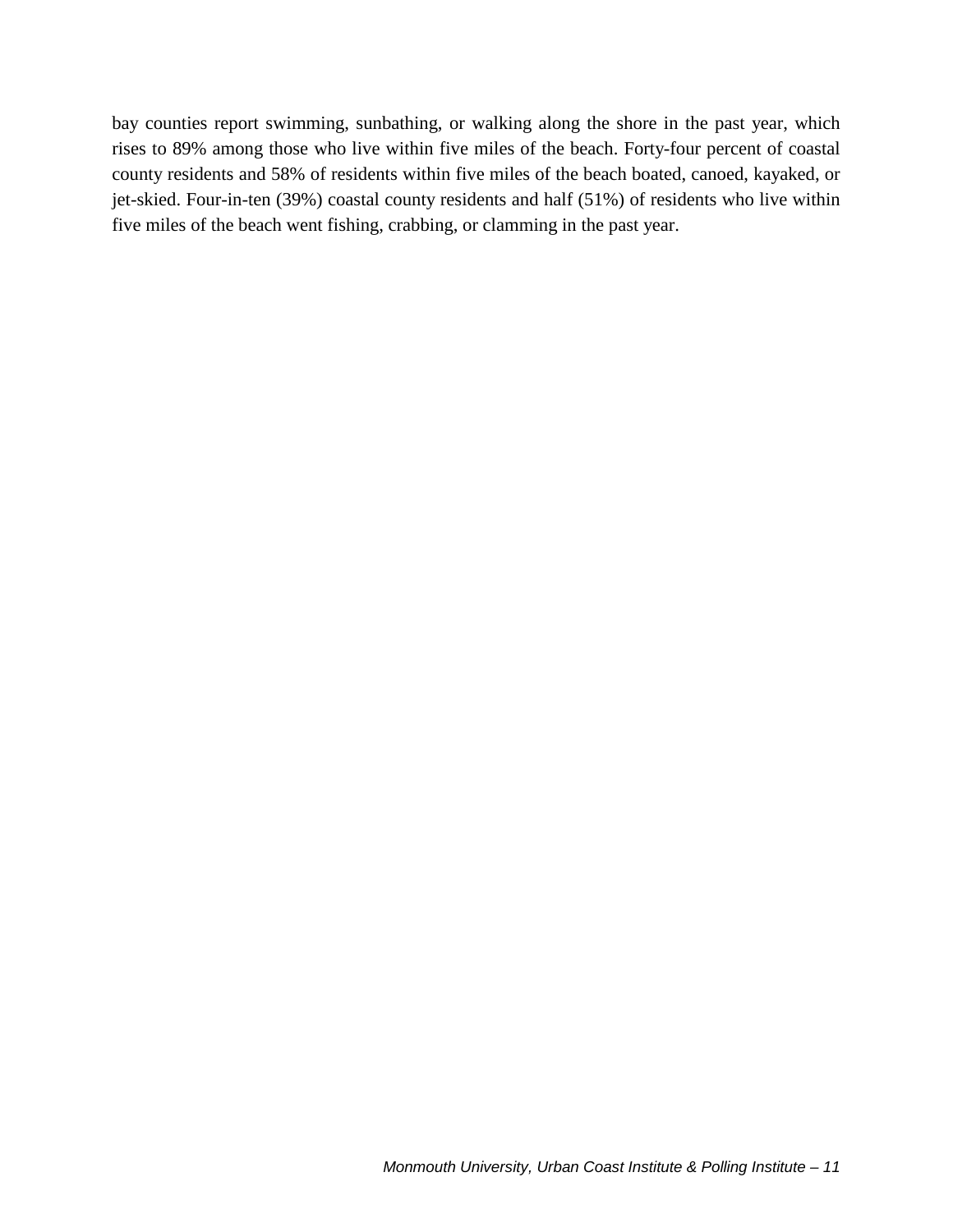# *SURVEY METHODOLOGY*

The survey was conducted by the Monmouth University Urban Coast Institute and Polling Institute to better understand public opinion of elements of the recently adopted Mid-Atlantic Ocean Action Plan and coastal issues in general among residents who live in the six-state Mid-Atlantic region – New York, New Jersey, Pennsylvania, Delaware, Maryland, and Virginia. Roughly two-thirds of the questions for this study were also asked in a separate survey specifically of Mid-Atlantic *coastal* residents taken earlier this year. This allows for a comparison of public opinion between Mid-Atlantic residents regionwide and residents who live within five miles of the coastline.

The survey was conducted by telephone August 3-16, 2017 by professional interviewers at Braun Research, Inc. A random probability sample was used to generate phone numbers for each of the six Mid-Atlantic states and interviews were conducted with residents at least 18 years of age or older. Approximately 250 residents were interviewed in each of the six Mid-Atlantic states to allow for comparison among the states. The total sample includes 1,512 residents, with 898 interviews conducted on a landline phone and 614 conducted on a cell phone.

While those interviewed in a survey ideally will have the same characteristics as the population they represent, samples frequently may under-represent groups that are more difficult to interview, such as the elderly or those with less than a high school education. To correct this imbalance, a statistical technique known as "weighting" is used. The weighting procedure for this survey compared state population figures for age, education, race, and sex based on census data with those of the sample and weighted the sample to more accurately reflect the population. For example, if census figures for one state show 39 percent of residents 18 years and older have a high school education, and the sample for that state consists of 32 percent with a high school education, each respondent in this category would be counted as 1.22 persons to adjust for this difference. Weighting was done separately for each of the states, creating six final state weights. A final weighting step adjusted each state weight to represent its proportional share of the Mid-Atlantic region's population. For example, New York responses represent 35% of the total weighted results, while Delaware responses represent 2%.

The percentages obtained in a sample survey are estimates of what the distribution of responses would be if the entire population had been surveyed. "Sampling error" is a statistical term which describes the probable difference between interviewing everyone in a given population and a sample drawn from that population. The sampling error associated with a sample of 1,512 respondents is ±2.5 percentage points at a 95 percent confidence interval.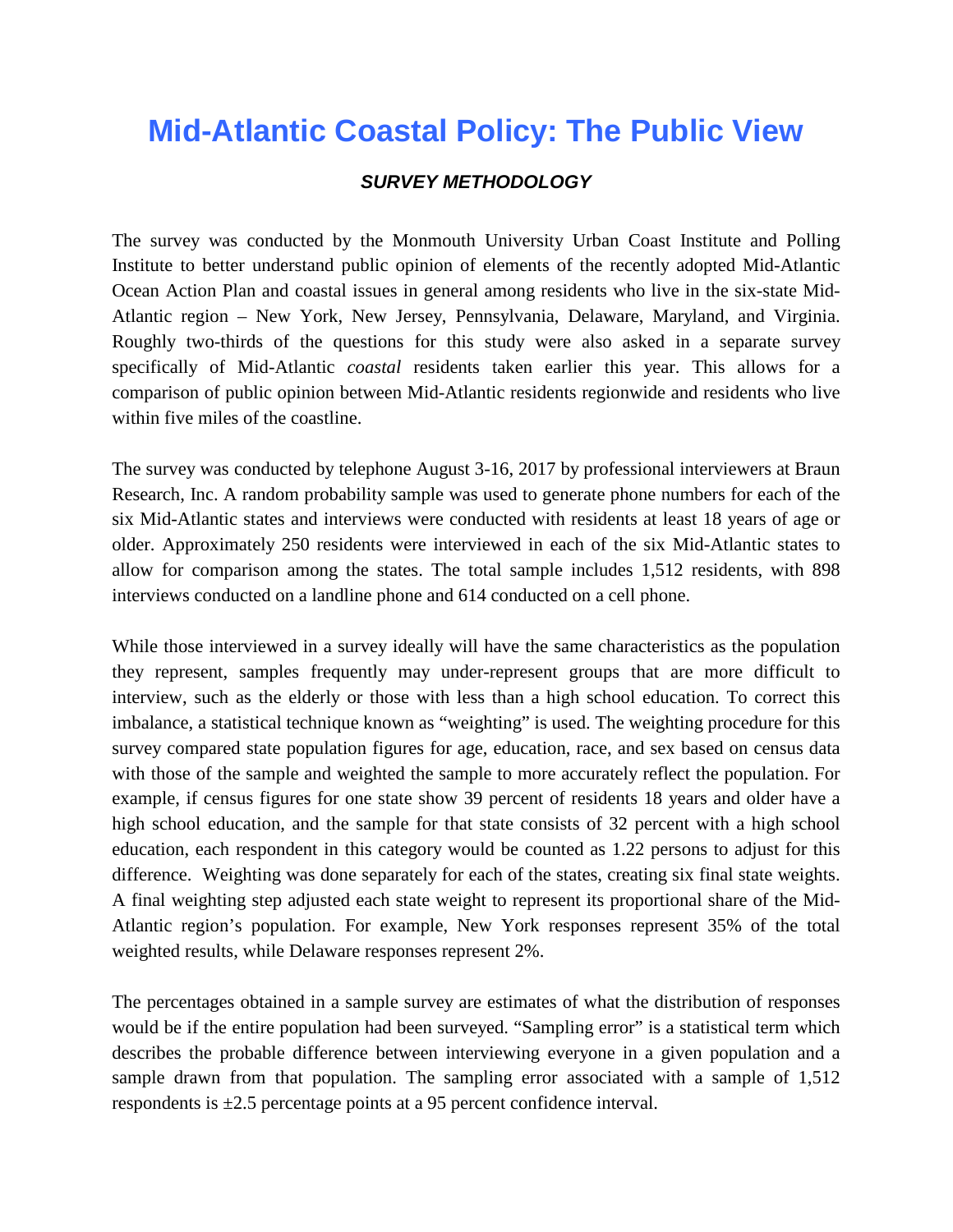Sampling error increases as the sample size is reduced. For example, if statements are made based on a sub-group of 250 (as with any of the state samples), the sampling error is  $\pm 6.2$ percentage points. This factor must be kept in mind when comparing the responses of different states. Readers should note that sampling error does not take into account other possible sources of error inherent in any study of public opinion.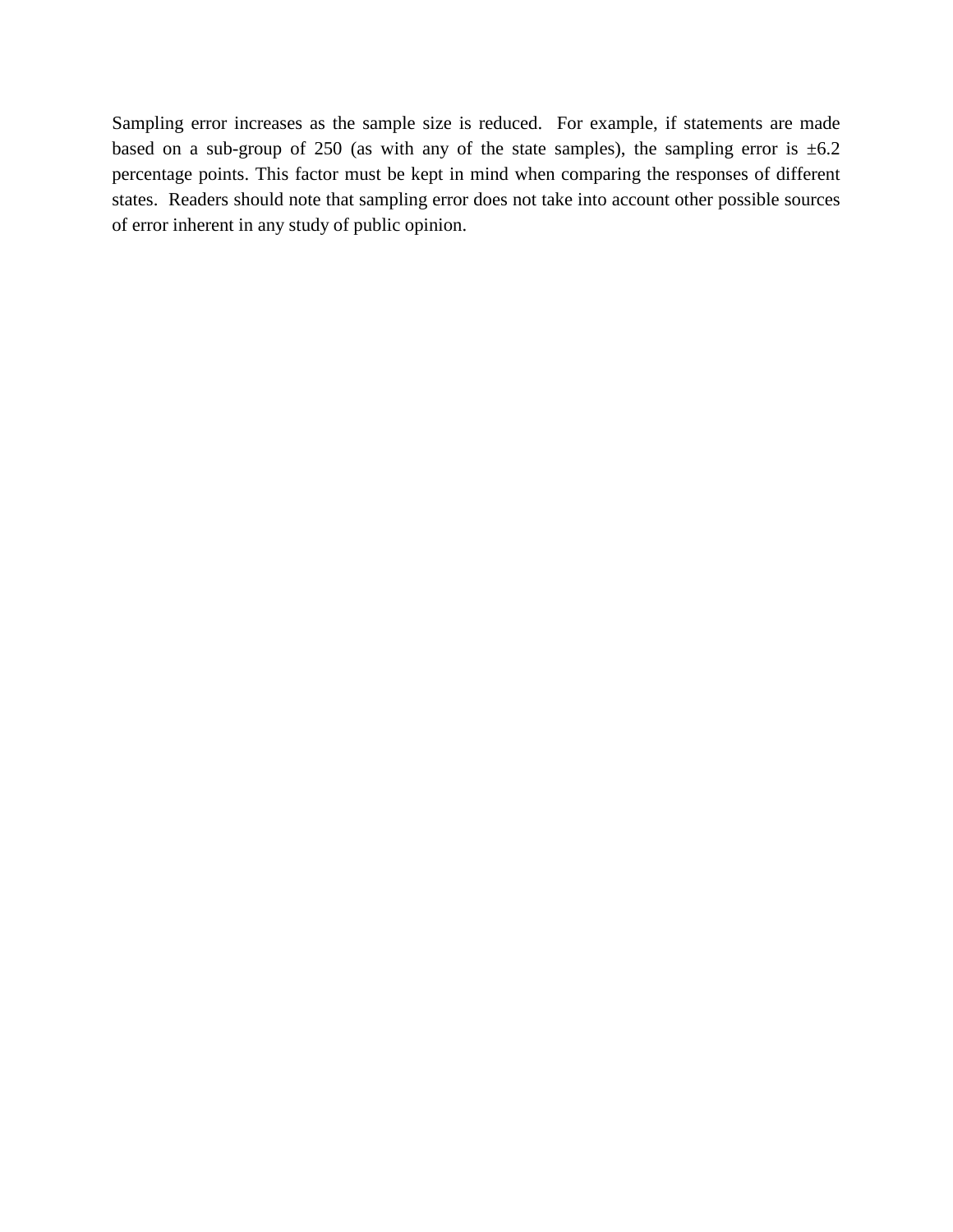### *SURVEY INSTRUMENT*

# **Mid-Atlantic Coastal Policy: The Public View**

*A survey of residents in the six state Mid-Atlantic region*

# **[***New York; New Jersey; Pennsylvania; Delaware; Maryland; Virginia***]**



**Urban Coast Institute and Polling Institute**

# **August 2017 (n=1,512)**

#### **A. GENERAL PRIORITIES**

- A1. How many years have you lived in *[READ IN STATE NAME],* or have you lived here all your life?
	- 1% Less than 1 year
	- 4% 1 to 5 years
	- 5% 6 to 10 years
	- 8% 11 to 20 years
	- 22% More than 20 years
	- 57% All my life
	- (VOL) Don't Know/Refused
- A2. Here are some issues that your state may have to deal with. After I read each one, please tell me whether it should be a high, medium, or low priority for *[READ IN STATE NAME]. [ITEMS WERE ROTATED]*

|    |                                                    | <u>High</u> | Medium | Low | (VOL)<br>DK/Ref |
|----|----------------------------------------------------|-------------|--------|-----|-----------------|
| А. | Improving public education                         | 75%         | 18%    | 5%  | 2%              |
| В. | Controlling growth and<br>development              | 43%         | 38%    | 13% | 6%              |
|    | C. Lowering taxes                                  | 58%         | 30%    | 10% | 2%              |
|    | D. Protecting the coastal and<br>ocean environment | 58%         | 28%    | 11% | 2%              |
| Е. | Improving the local economy<br>and creating jobs   | 76%         | 17%    | 5%  | 2%              |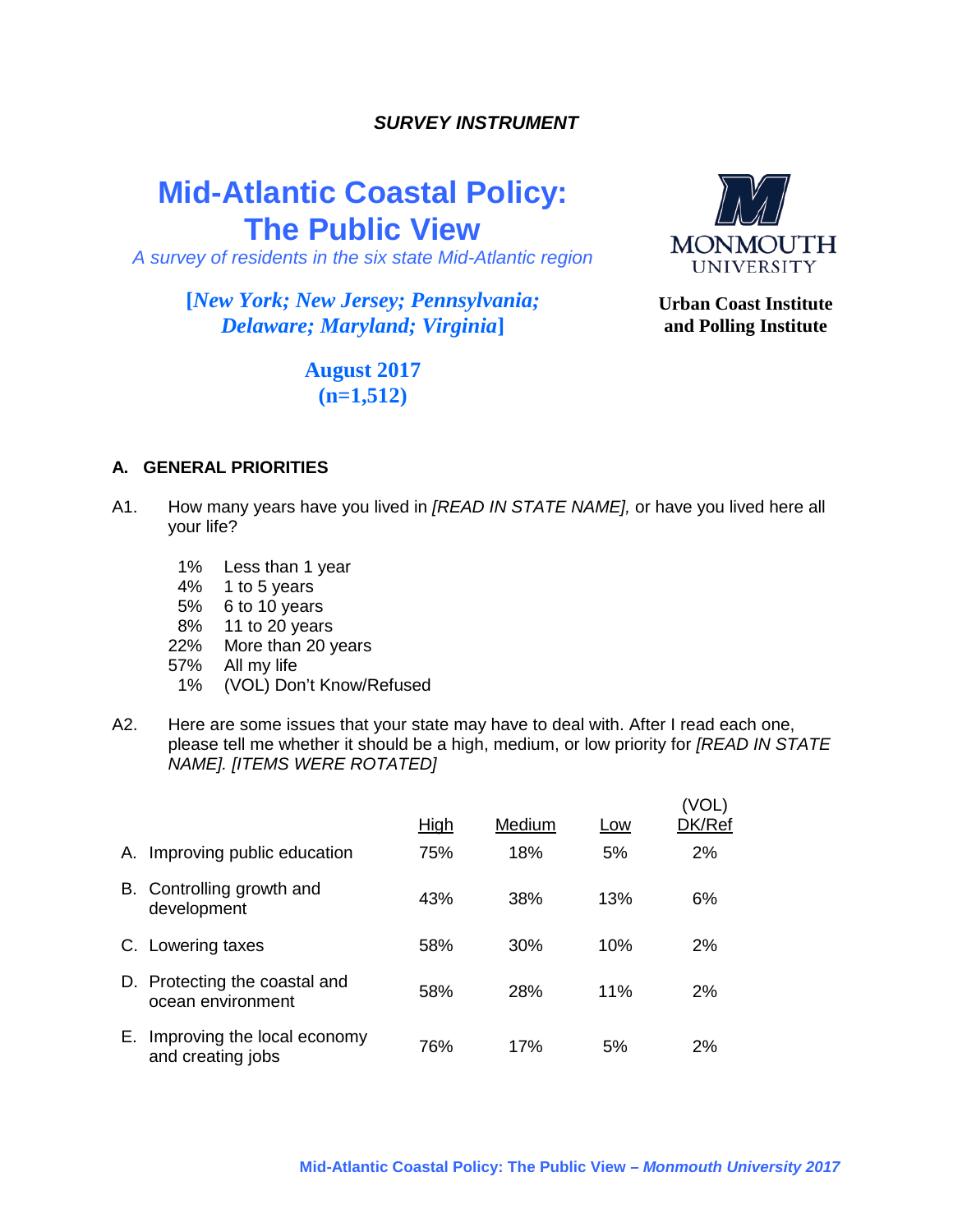- A3. How important is the condition of the ocean and beaches to the economy of *[READ IN STATE NAME]* – very, somewhat, not too, or not at all important?
	- 47% Very important
	- Somewhat important
	- 9% Not too important
	- 5% Not at all important
	- 3% (VOL) Don't Know/Refused

#### **B. CURRENT COASTAL MANAGEMENT**

Now I'd like to ask you some questions about the Mid-Atlantic Coast, which includes the beach and ocean areas of New York state, New Jersey, Delaware, Maryland, and Virginia.

- B1. Do you think current efforts to protect coastal waters and beaches along the Mid-Atlantic coast are too much, too little, or about right?
	- 4% Too much
	- 45% Too little
	- 39% About right
	- 13% (VOL) Don't Know/Refused
- B2. How much does what happens on the coast of one state affect the coasts of the other Mid-Atlantic states – a great deal, some, just a little, or nothing at all?
	- 52% Great deal
	- 31% Some
	- 8% Just a little
	- 3% Nothing at all
	- 1% (VOL) Depends
	- 6% (VOL) Don't Know/Refused
- B3. How good a job is government doing at each of the following. Please respond with excellent, good, only fair, poor, or tell me if you don't have an opinion on this. *[ITEMS WERE ROTATED]*

|    |                                                                          | Excellent | Good | Only fair | Poor | No opinion |
|----|--------------------------------------------------------------------------|-----------|------|-----------|------|------------|
| Α. | Managing fish and other<br>marine life                                   | 4%        | 23%  | 32%       | 19%  | 21%        |
| В. | Protecting coastal wetlands<br>and wildlife habitats                     | 6%        | 26%  | 35%       | 18%  | 15%        |
| C. | Managing growth and<br>development in coastal<br>communities             | 5%        | 17%  | 34%       | 20%  | 23%        |
|    | D. Collecting data that tracks<br>the health of the ocean's<br>ecosystem | 5%        | 21%  | 28%       | 16%  | 29%        |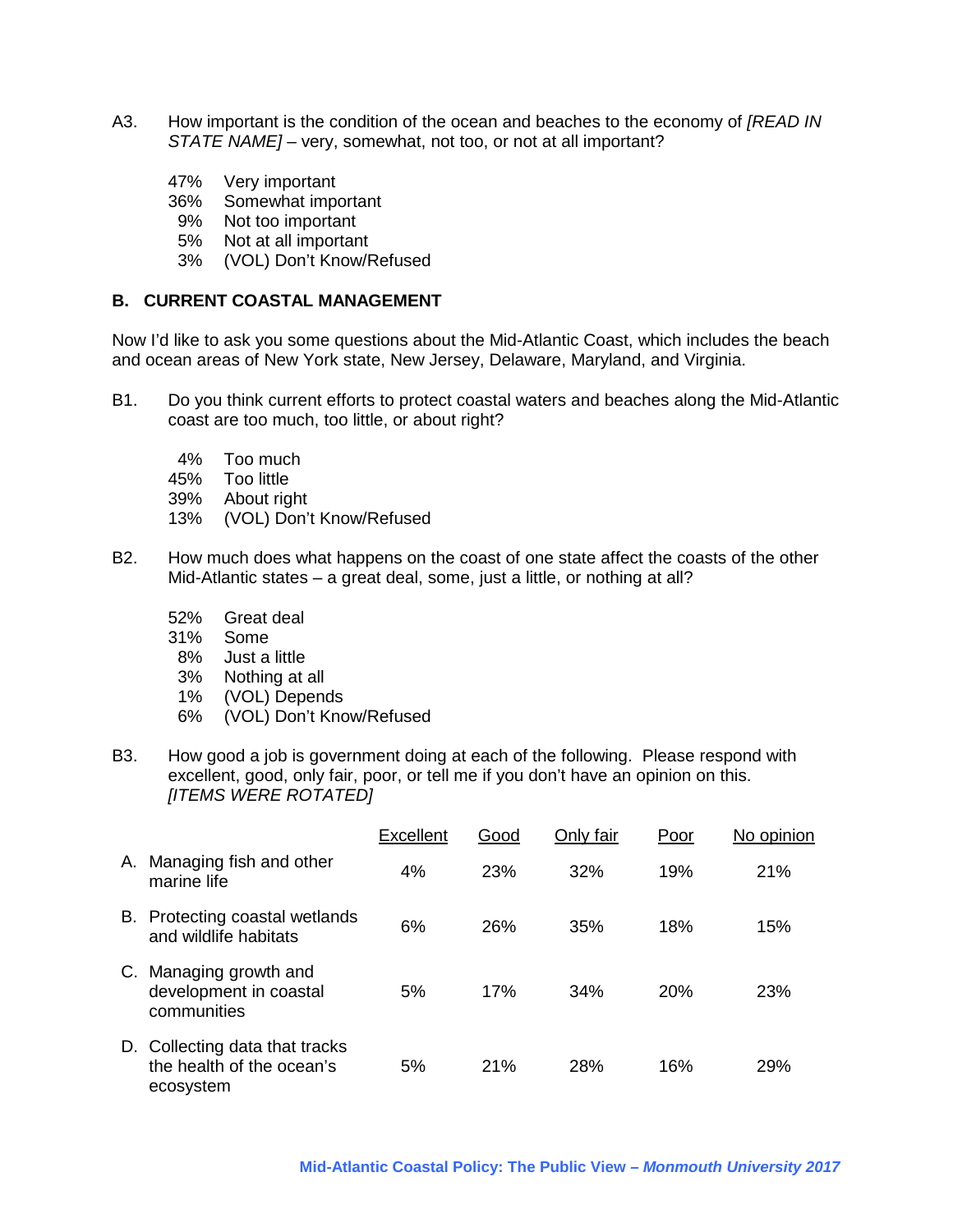- B4. How important is it for government policymakers to collect information and maintain databases that track the health of the oceans – very, somewhat, not too, or not at all important?
	- 61% Very important
	- 29% Somewhat important<br>4% Not too important
	- 4% Not too important<br>3% Not at all importan
	- Not at all important
	- 2% (VOL) Don't Know/Refused
- B5. How much confidence do you have in how the federal government in Washington will deal with coastal management issues over the next few years – a great deal, some, just a little, or none at all?
	- 11% Great deal
	- 24% Some
	- 24% Just a little
	- 37% None at all
	- 4% (VOL) Depends/Don't Know/Refused
- B6. How much confidence do you have in how the *[READ IN STATE NAME]* state government will deal with coastal management issues over the next few years – a great deal, some, just a little, or none at all?
	- 11% Great deal
	- 40% Some
	- 27% Just a little
	- 17% None at all
	- 5% (VOL) Depends/Don't Know/Refused

#### **C. COASTAL POLICY PROPOSALS**

#### *[QUESTIONS C1 & C2 WERE ROTATED]*

- C1. Do you support or oppose placing electricity-generating windmills off the Atlantic Coast, or do you have no opinion?
	- 58% Support
	- 10% Oppose
	- 32% No opinion
- C2. Do you support or oppose drilling for oil or gas in the ocean off the Atlantic coast, or do you have no opinion?
	- 26% Support
	- 40% Oppose
	- 34% No opinion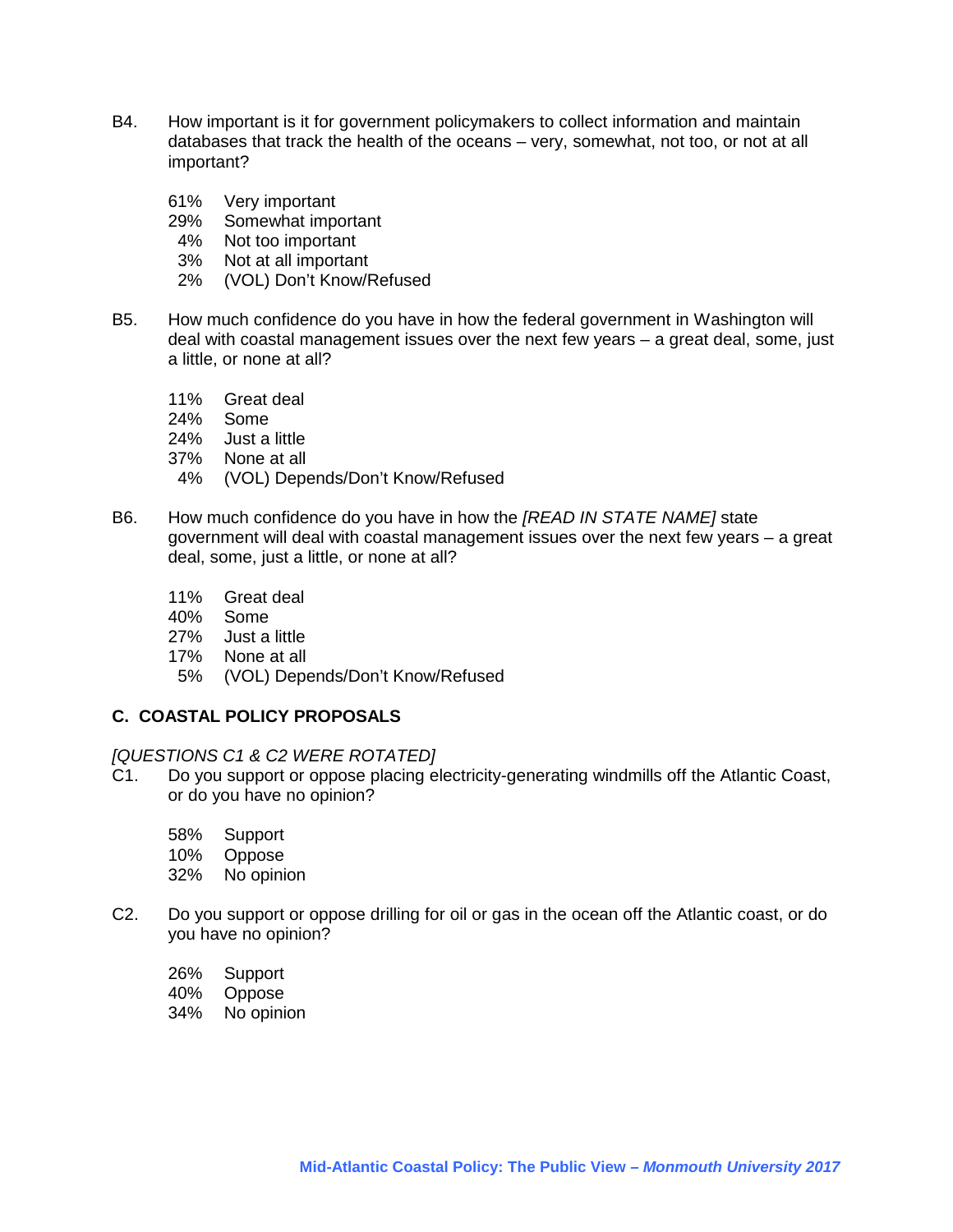#### *[QUESTIONS C3 & C4 WERE ROTATED]*

C3. Do you support or oppose designating certain areas of the ocean for special protection where fishing would be restricted, or do you have no opinion?

60% Support

10% Oppose

30% No opinion

C4. Do you support or oppose designating certain areas of the ocean for special protection where oil and gas drilling would be restricted, or do you have no opinion?

62% Support<br>12% Oppose Oppose

26% No opinion

- C5. The federal government is reviewing whether to loosen restrictions on new drilling that were recently put in place in parts of the Atlantic Ocean. Do you think it is a good idea or bad idea to loosen these restrictions, or do you have no opinion?
	- 20% Good idea
	- Bad idea
	- 27% No opinion
- C6. Do you support or oppose reducing federal funding to monitor water quality and pollution along the Mid-Atlantic coast?
	- 37% Support
	- 54% Oppose
	- 9% (VOL) Depends/Don't Know
- C7. If this funding is reduced, would you support or oppose having your state continue to monitor coastal water quality even if it means *[READ IN STATE NAME]* taxpayers will be responsible for the costs?
	- 60% Support
	- 30% Oppose
	- 10% (VOL) Depends/Don't Know

#### **D. CLIMATE CHANGE**

Now, I'd like to ask you some questions about the world's climate.

- D1. Do you think that the world's climate is undergoing a change that is causing more extreme weather patterns and the rise of sea levels, or is this not happening?
	- 76% Yes, is happening
	- 16% No, is not happening
	- 8% (VOL) Don't Know/Refused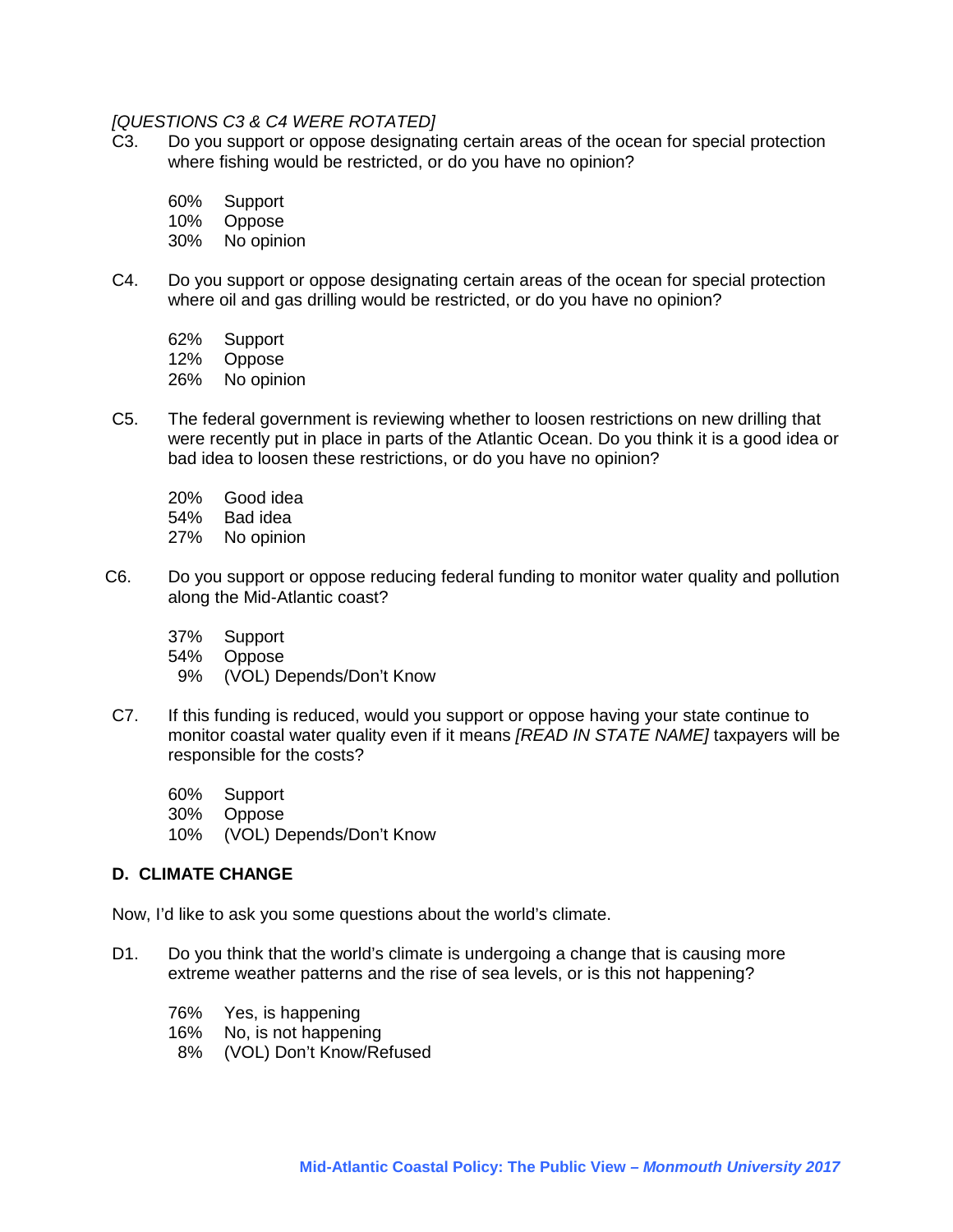- D2. Some reports predict that sea levels will rise substantially in the next 25 years and that many coastal areas will be in much greater risk from storm damage and flooding. Based on what you have heard, do you think that this risk is generally accurate, generally exaggerated, or generally underestimated?
	- 55% Generally accurate
	- 21% Generally exaggerated<br>19% Generally underestimate
	- Generally underestimated
	- 6% (VOL) Don't Know/Refused
- D3. Should the federal government in Washington do more to deal with impact of sea level rise, do less, or do about the same as it is now?
	- 59% Do more
	- 7% Do less
	- 29% Do about the same
	- 1% (VOL) Neither/not happening
	- 4% (VOL) Don't Know/Refused
- D4. Should the *[READ IN STATE NAME]* state government do more to deal with impact of sea level rise, do less, or do about the same as it is now?
	- 51% Do more
	- 7% Do less
	- 36% Do about the same
	- 1% (VOL) Neither/not happening
	- 5% (VOL) Don't Know/Refused

#### **E. DEMOGRAPHICS**

- E1. Over the past year, that is since September 2016, how many days did you spend on the beach or ocean along the Mid-Atlantic coast, which includes the coastal areas of New York state, New Jersey, Delaware, Maryland, and Virginia – would you say zero, one to five, six to 20, 21 to 50, or more than 50 days?
	- 39% Zero
	- 29% One to five
	- 22% Six to 20
	- 6% 21 to 50
	- 4% More than 50
	- 1% (VOL) Don't Know/Refused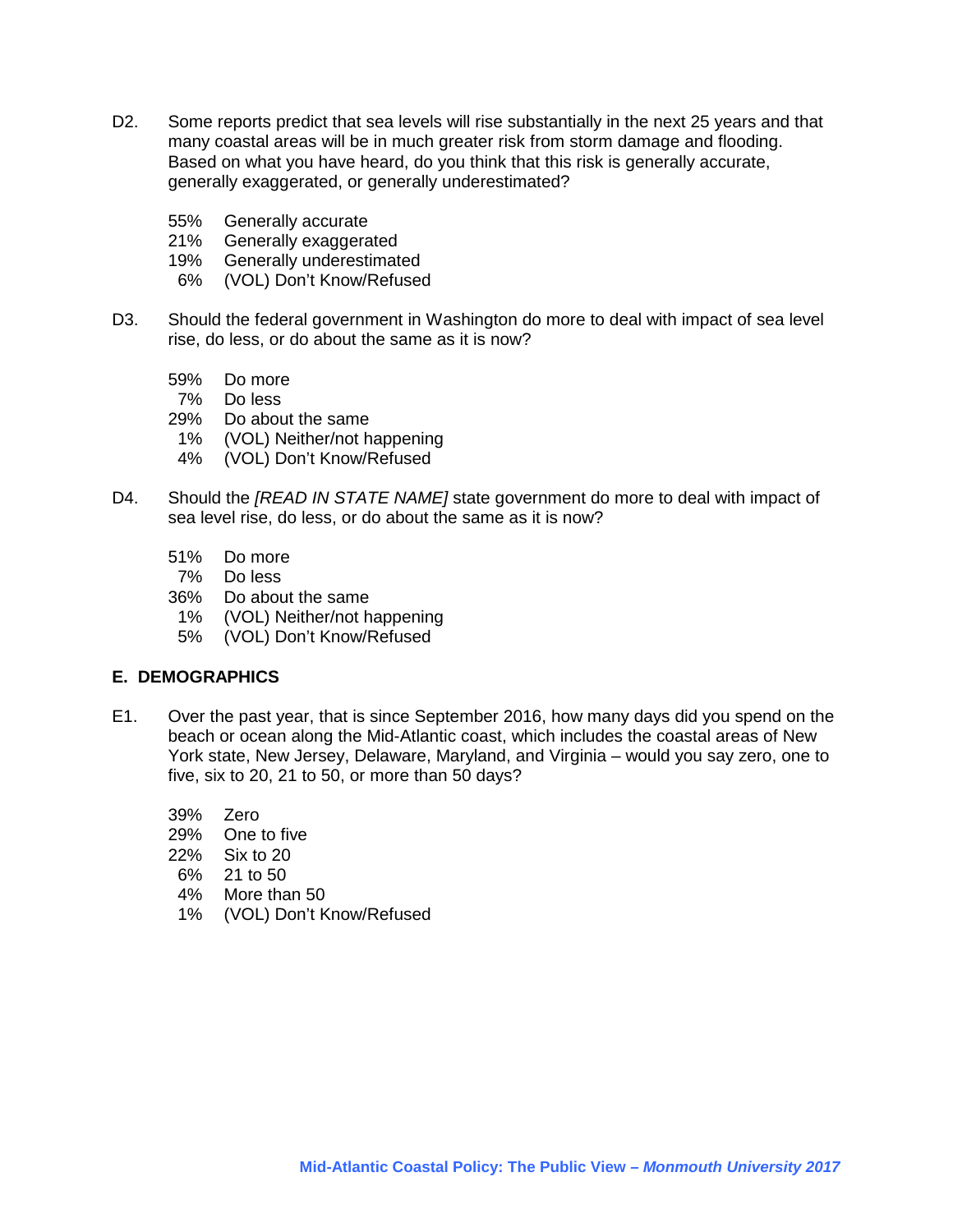E2. Have you done any of the following activities along the Mid-Atlantic coast in the past year? [The Mid-Atlantic Coast includes the beaches and ocean of New York state, New Jersey, Delaware, Maryland, and Virginia.] *[ITEMS WERE ROTATED]:* Have you done this in the past year or not?

|                                                              | Yes | No  |
|--------------------------------------------------------------|-----|-----|
| A. Gone fishing, crabbing or clamming                        | 21% | 79% |
| B. Taken a boat, canoe, kayak or jet-ski<br>out for pleasure | 26% | 74% |
| C. Gone swimming or sunbathing, or<br>walked along the shore | 54% | 46% |

- E3. Does any member of your immediate family work in a job that involves fishing, boating, shipping, marine trades, the recreational use of the ocean, or any other business related to the ocean? [IF "YES" ASK: Is that you, someone else in your household, or another family member outside of your household?]
	- 3% Yes, self
	- 2% Yes, other person in household
	- 4% Yes, family member outside of household
	- 90% No
	- 1% (VOL) Don't know/Refused
- E4. What was the last grade in school you completed?
	- 39% High school or less
	- 28% Some college<br>33% College gradu
	- College graduate
- E5. What was your age on your last birthday?
	- 31% 18 to 34 34% 35 to 54 35% 55 and over
- E6. In politics today, do you consider yourself a Republican, Democrat, independent, or something else?
	- 22% Republican
	- 37% Democrat
	- 41% Independent
- E7. Are you of Latino or Hispanic origin?
- E8. Are you white, black or of Asian origin?
	- 64% White
	- 15% Black
	- 12% Hispanic
	- 9% Asian/Other